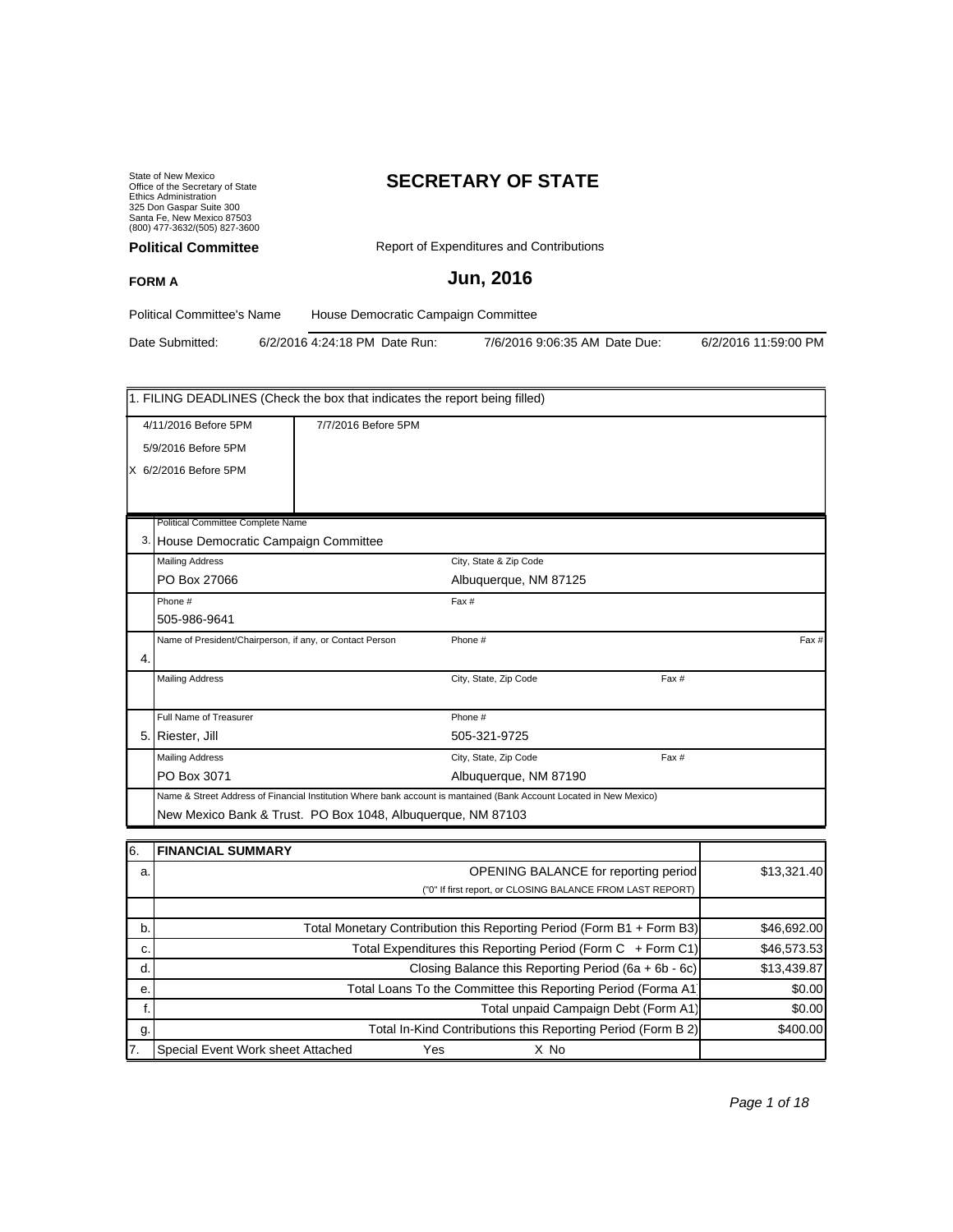**Campaign Reporting Act**

**Ethics Administration**

**Report of Expenditures and Contributions Jun, 2016** 

Political Committee's Name House Democratic Campaign Committee

| Date Submitted:       | 6/2/2016 4:24:18 PM Date Run: | 7/6/2016 9:06:35 AM Date Due: | 6/2/2016 11:59:00 PM |
|-----------------------|-------------------------------|-------------------------------|----------------------|
|                       | 1. TOTAL DEBT CARRIED FORWARD |                               | \$0.00               |
|                       | 2. TOTAL LOAN CONTRIBUTIONS   |                               | \$0.00               |
| 3. ITOTAL DEBT PAID   |                               |                               | \$0.00               |
|                       | 4. TOTAL LOANS FORGIVEN       |                               | \$0.00               |
| 5. ITOTAL UNPAID DEBT |                               |                               | \$0.00               |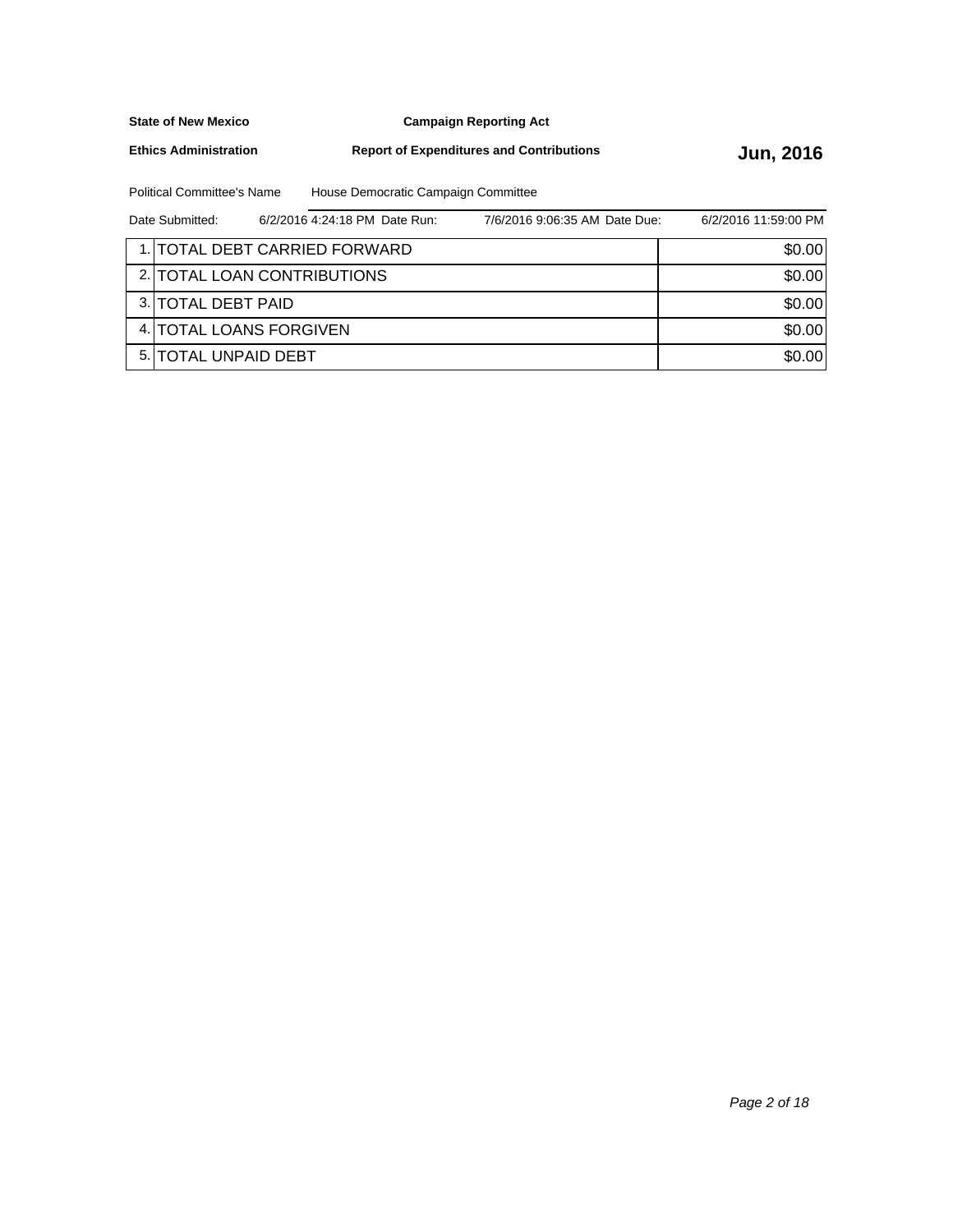**Campaign Reporting Act**

**Ethics Administration**

**Report of Expenditures and Contributions Jun, 2016** 

## **FORM B 1**

## **MONETARY CONTRIBUTIONS**

Political Committee's Name House Democratic Campaign Committee

Date Submitted: 6/2/2016 4:24:18 PM Date Run: 7/6/2016 9:06:35 AM Date Due: 6/2/2016 11:59:00 PM

| <b>DATE</b> | <b>NAME and ADDRESS of CONTRIBUTOR</b>                                                             | <b>OCCUPATION</b><br>(of any contributor who makes a<br>contribution of \$250 or more in an<br>election) | <b>AMOUNT</b> |
|-------------|----------------------------------------------------------------------------------------------------|----------------------------------------------------------------------------------------------------------|---------------|
|             | 5/31/2016 Gwendolyn Pomeroy - 815 E Palace Ace #7, Santa<br>Fe NM 87501                            | Not Employed                                                                                             | \$25.00       |
|             | 5/31/2016 JoAnn Balzer - 3918 Old Santa Fe Trl, Santa Fe<br>NM 87505-4538                          | Retired                                                                                                  | \$250.00      |
|             | 5/31/2016 David Soherr-Hadwiger - 1604 Lafayette Dr NE,<br>Albuquerque NM 87106-1159               | Administrator                                                                                            | \$250.00      |
| 5/31/2016   | Diane Gibson - 1105 Grove St NE, Albuquerque NM<br>87110-7316                                      | <b>City Counselor</b>                                                                                    | \$100.00      |
|             | 5/31/2016 Art Gardenswartz - 6116 Buffalo Grass Ct NE, Unit<br>505, Albuquerque NM 87111-8327      | Retired                                                                                                  | \$250.00      |
|             | 5/31/2016 Eve Espey - 712 Sundown PI SE, Albuquerque NM<br>87108-3385                              | OB/GYN                                                                                                   | \$1,000.00    |
|             | 5/31/2016 Dennis Dinge - 11508 Kings Canyon Rd SE,<br>Albuquerque NM 87123-5700                    | Scientist                                                                                                | \$250.00      |
|             | 5/31/2016 Robert Scott - 11500 San Victorio Ave NE,<br>Albuquerque NM 87111-5919                   |                                                                                                          | \$50.00       |
|             | 5/31/2016 Catherine Cameron - 616 Lakeview Cir SE, Rio<br>Rancho NM 87124-2226                     |                                                                                                          | \$25.00       |
|             | 5/31/2016 David Norvell - 1206 Las Lomas Rd NE,<br>Albuquerque NM 87106-4526                       | Attorney                                                                                                 | \$100.00      |
|             | 5/31/2016 Karen Crow - 907 Allahna Way, Santa Fe NM 87501<br>-7068                                 | ICo-Founder                                                                                              | \$500.00      |
|             | 5/31/2016 Robert Dickson - 301 Central Ave NE, Apt 313,<br>Albuquerque NM 87102-3890               | Not Employed                                                                                             | \$250.00      |
|             | 5/31/2016 Suzanne Jollensten - 8508 Sonoma Valley Rd NE,<br>Albuquerque NM 87122-2628              | Attorney                                                                                                 | \$250.00      |
|             | 5/31/2016 Reynold Greenleaf & Associates - 301 Eubank Blvd<br>SE, Albuquerque NM 87123-3328        | Cannabis Industry Consultants                                                                            | \$500.00      |
|             | 5/31/2016 Marianna Anaya - 5109 Haines Ave NE,<br>Albuquerque NM 87110-5012                        |                                                                                                          | \$50.00       |
|             | 5/31/2016 Committee to Elect Christine Trujillo - 1923 Madeira<br>Dr NE, Albuquerque NM 87110-5137 | <b>Candidate Committee</b>                                                                               | \$200.00      |
|             | 5/31/2016 Ricardo Campos - 4524 Snowflake Dr NW,<br>Albuquerque NM 87114-4287                      | Retired                                                                                                  | \$250.00      |
|             | 5/31/2016 Kevin Hammar - 1687 Tierra Del Rio NW,<br>Albuquerque NM 87107-3260                      | Attorney                                                                                                 | \$400.00      |
|             | 5/31/2016 John Mel Eaves - 721 Chavez Rd NW, Los<br>Ranchos NM 87107-5609                          | Attorney                                                                                                 | \$1,000.00    |
|             | 5/31/2016 Jerrold Trim - 1695 Tierra Del Rio NW, Albuquerque Retired<br>NM 87107-3260              |                                                                                                          | \$500.00      |

Page 3 of 18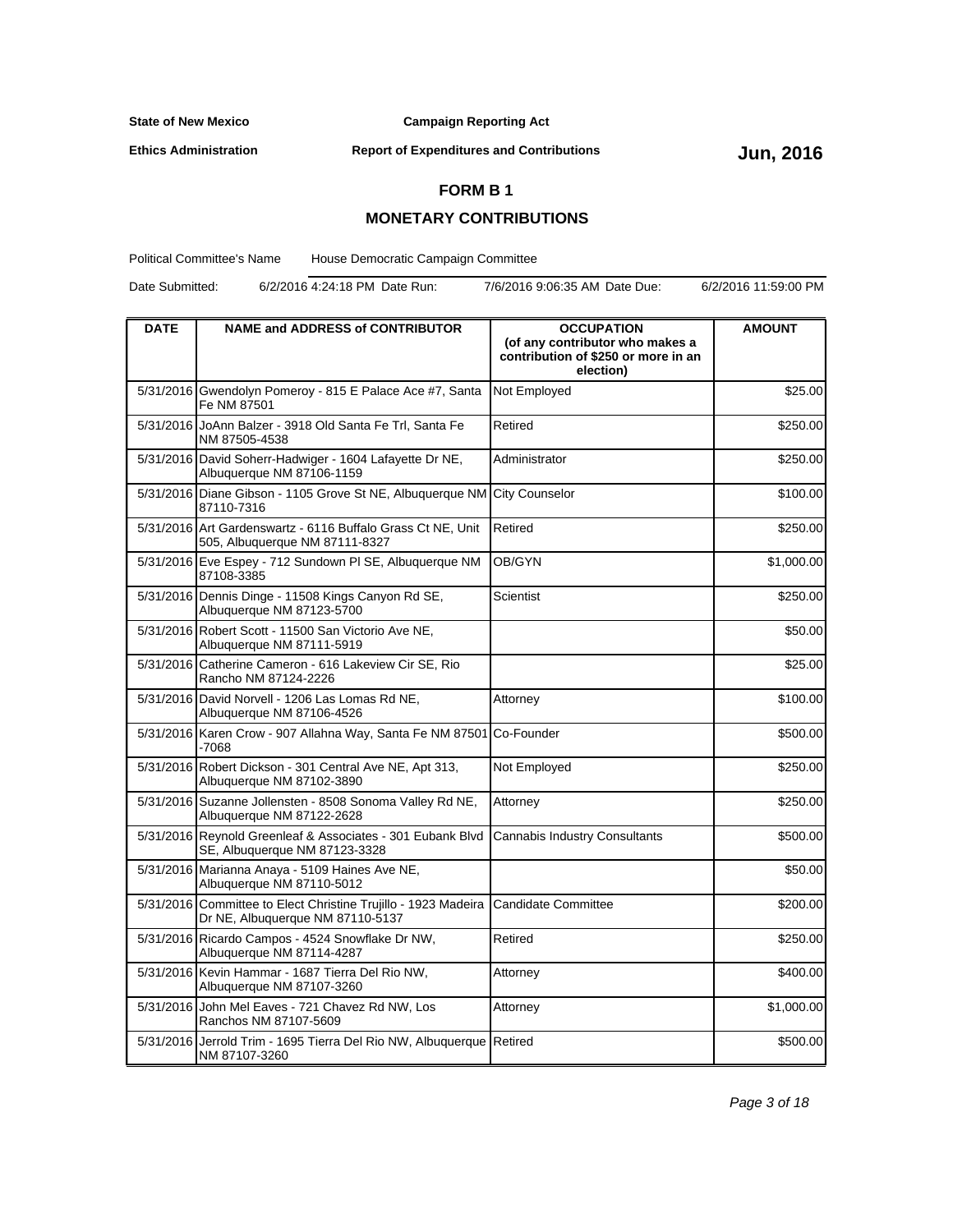**State of New Mexico**

**Ethics Administration**

# **Report of Expenditures and Contributions Jun, 2016**

|           | 5/31/2016 Roxanne Allen - 1004 Manzano Ct NW,<br>Albuquerque NM 87102-1960                    | Retired                 | \$250.00 |
|-----------|-----------------------------------------------------------------------------------------------|-------------------------|----------|
|           | 5/31/2016 Maria Estella De Rios - 10067 Los Cansados Rd<br>NW, Albuquerque NM 87114-1919      | President               | \$250.00 |
|           | 5/31/2016 Joan Amberg - 1224 Rockrose Rd NE, Albuquerque<br>NM 87122-1115                     | Not Employed            | \$250.00 |
|           | 5/31/2016 Charles Estes Jr - 1315 Lobo PI NE, Albuquerque<br>NM 87106-2612                    | <b>Policy Analyst</b>   | \$35.00  |
|           | 5/31/2016 Carl Akins - 3515 La Hacienda PI NE, Albuquerque<br>NM 87106-1118                   | Retired                 | \$250.00 |
|           | 5/31/2016 Beverly Nomberg - 445 Valverde Dr SE,<br>Albuquerque NM 87108-2728                  | President & Ceo         | \$100.00 |
|           | 5/31/2016 Sandra Richardson - PO Box 91195, Albuquerque<br>NM 87199-1195                      | Retired                 | \$100.00 |
|           | 5/31/2016 Bill O'Neill - 343 Sarah Ln NW, Apt D, Albuquerque<br>NM 87114-1059                 | <b>NM State Senator</b> | \$200.00 |
|           | 5/31/2016 Albuquerque Teachers Federation - 530 Jefferson<br>St NE, Albuquerque NM 87108-1237 | Labor                   | \$250.00 |
|           | 5/31/2016 Jay Shelton - 50A La Barberia Trl, Santa Fe NM<br>87505-9020                        | Retired                 | \$25.00  |
|           | 5/31/2016 Patrick Davis - 3926 Simms Ave SE, Albuquerque<br>NM 87108-4338                     | Non Profit Director     | \$100.00 |
|           | 5/31/2016 Viann Beadle - 2242 Los Misioneros, Las Cruces<br>NM 88011-7007                     | Retired                 | \$5.00   |
|           | 5/31/2016 Robert Everett - 705 Pinon Dr, Santa Fe NM 87501-<br>1337                           | Digital Imagist         | \$25.00  |
|           | 5/31/2016 Andrea Castellanos - PO Box 3193, Los Lunas NM<br>87031-3193                        | Farmer/Rancher          | \$10.00  |
|           | 5/31/2016 Susan H Bell - PO Box 31295, Santa Fe NM 87594-<br>1295                             | Designer                | \$25.00  |
|           | 5/31/2016 Linda Nader - PO Box 9450, Santa Fe NM 87504-<br>9450                               | Art                     | \$10.00  |
|           | 5/31/2016 Leighton Davis - PO Box 729, Alto NM 88312-0729                                     | Retired                 | \$25.00  |
|           | 5/31/2016 LaDonna Harris - 288 Placitas Rd NW, Albuquerque President<br>NM 87107-5331         |                         | \$100.00 |
|           | 5/29/2016 Wendy Foxworth - 372 La Chamisal Ln NW, Los<br>Ranchos NM 87107-6253                | Consultant              | \$25.00  |
|           | 5/29/2016 Cheryl Solomon - 1512 Eagle Ridge Rd NE,<br>Albuquerque NM 87122-1155               | Retired                 | \$50.00  |
|           | 5/29/2016 Jane Pedersen - 550 Camino Del Monte Sol, Santa Retired<br>Fe NM 87505-2828         |                         | \$100.00 |
| 5/29/2016 | Loretta Rothstein - P. O. Box 40172, Albuquerque<br>NM 87196                                  | Retired                 | \$35.00  |
|           | 5/29/2016 Dana Roth - 14 Perdiz Canyon Rd, Placitas NM<br>87043-8738                          | Office Manager          | \$10.00  |
|           | 5/29/2016 Susan Yanda - 847 E Palace Ave, Santa Fe NM<br>87501-2256                           | Retired                 | \$10.00  |
|           | 5/29/2016 Sandra Buffett - 402 15th St SW, Albuquerque NM<br>87104-1002                       | Consultant              | \$100.00 |
| 5/29/2016 | Susan Yanda - 847 E Palace Ave, Santa Fe NM<br>87501-2256                                     | Retired                 | \$10.00  |
|           | 5/29/2016 Angela Vachio - 22 Casa Loma Rd, Cedar Crest<br>NM 87008-9435                       | Unemployed              | \$50.00  |

Page 4 of 18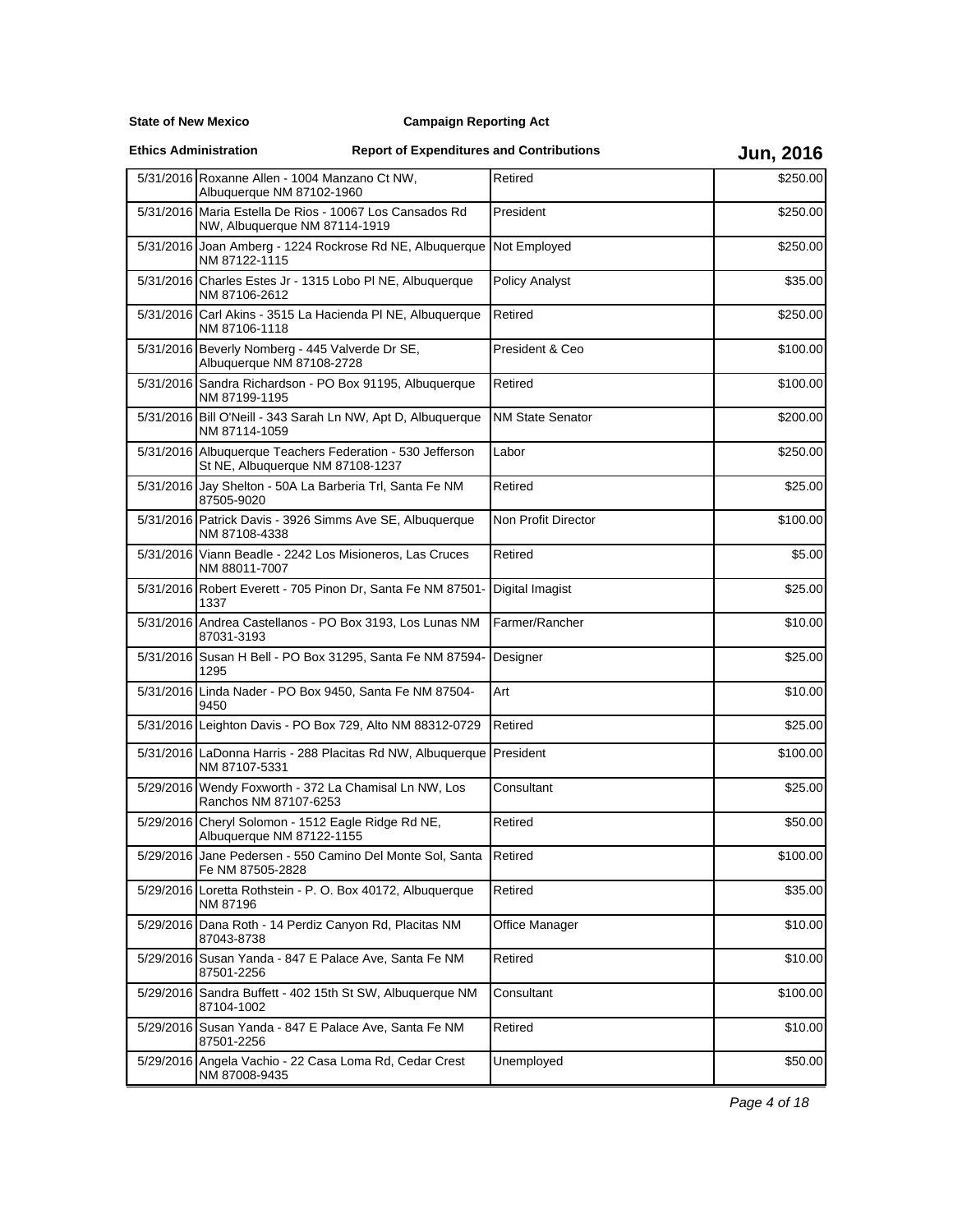**State of New Mexico**

**Ethics Administration**

# **Report of Expenditures and Contributions Jun, 2016**

| 5/27/2016 Michelle Giger - 4808 College Heights Dr NW,<br>Albuquerque NM 87120-2435            | Retired                         | \$100.00 |
|------------------------------------------------------------------------------------------------|---------------------------------|----------|
| 5/27/2016 Karl Johnson - 4808 College Heights Dr NW,<br>Albuquerque NM 87120-2435              | Attorney                        | \$100.00 |
| 5/27/2016 Lillian Snyder - 161 Tierra Encantada, Corrales NM<br>87048-6811                     | Retired                         | \$100.00 |
| 5/26/2016 Manuel Lopez - PO Box 2498, Las Cruces NM<br>88004-2498                              | Attorney                        | \$125.00 |
| 5/26/2016 Carroll Thomas - 115 La Senda Rd, Los Alamos NM Retired<br>87544-3819                |                                 | \$250.00 |
| 5/26/2016 Nancy Wirth - 3707 Old Santa Fe Trl, Santa Fe NM<br>87505-4572                       | Artist                          | \$250.00 |
| 5/26/2016 Pueblo of Pojoaque - 78 Cities Of Gold Rd, Ste 1A,<br>Santa Fe NM 87506-0918         | Pueblo                          | \$500.00 |
| 5/26/2016 David Nochumson - 11600 Academy Rd NE, Apt<br>3911, Albuquerque NM 87111-7522        | Engineer                        | \$50.00  |
| 5/26/2016 Albuquerque Area Firefighters Local 244 - PO Box<br>25602, Albuquerque NM 87125-0602 | Labor                           | \$500.00 |
| 5/26/2016 William Schiller - 784 Aspen Compound, Santa Fe<br>NM 87501-8732                     |                                 | \$50.00  |
| 5/26/2016 Sharon Gross - 1401 Las Lomas Rd NE,<br>Albuquerque NM 87106-4529                    | Retired                         | \$100.00 |
| 5/26/2016 Patrick Lesley - PO Box 55, Cedar Crest NM 87008<br>$-0055$                          | Retired                         | \$25.00  |
| 5/26/2016 Sharon Thomas - 985 Mormon Dr, Las Cruces NM<br>88011-4638                           | Not Employed                    | \$50.00  |
| 5/26/2016 James O'Neill - PO Box 7156, Albuquerque NM<br>87194-7156                            | Tax Consultant & State Lobbyist | \$250.00 |
| 5/26/2016 Pamela Sullivan - 305 Big Horn Ridge PI NE,<br>Albuquerque NM 87122-1446             | Retired                         | \$250.00 |
| 5/25/2016 Laura Burns - 466 Priestly Rd, Corrales NM 87048-<br>9330                            | Program Coordinator             | \$3.00   |
| 5/25/2016 David Vogel - 601 Aliso Dr SE, Albuquerque NM<br>87108-3327                          | Teacher/Researcher              | \$500.00 |
| 5/25/2016 Charles Shelly - 5008 Inspiration Dr SE,<br>Albuquerque NM 87108-3560                | N/A                             | \$10.00  |
| 5/25/2016 Carol Trelease - 8234 Raintree Dr NE, Albuquerque<br>NM 87122                        | <b>Executive Director</b>       | \$100.00 |
| 5/24/2016 Steven Feld - PO Box 22160, Santa Fe NM 87502-<br>2160                               | Not Employed                    | \$100.00 |
| 5/24/2016 Reynaldo S Teodoro - 1285 Carrizo St NW, Los<br>Lunas NM 87031-6938                  | Not Employed                    | \$10.00  |
| 5/24/2016 Joanne Magalis - 6 Goodhart Rd, Los Lunas NM<br>87031-9559                           | <b>Retired Professor</b>        | \$10.00  |
| 5/24/2016 Barbara Jaramillo - 208 Maynard St, Apt B, Santa<br>Fe NM 87501-3512                 | Not Employed                    | \$5.00   |
| 5/24/2016 Bruce Madden - 2401 Madre Dr NE, Albuquerque<br>NM 87112-2505                        | Retired                         | \$10.00  |
| 5/24/2016 Roberta Schwartz - 1939 Napa Ave, Berkeley CA<br>94707-2607                          | Not Employed                    | \$10.00  |
| 5/24/2016 Isolde Wait - 48 Bonanza Creek Rd, Santa Fe NM<br>87508-8040                         | Retired                         | \$10.00  |
| 5/24/2016 Daniel Kloke - 3804 Copper Ave NE, Apt 2,<br>Albuquerque NM 87108-1049               | Retired                         | \$250.00 |

Page 5 of 18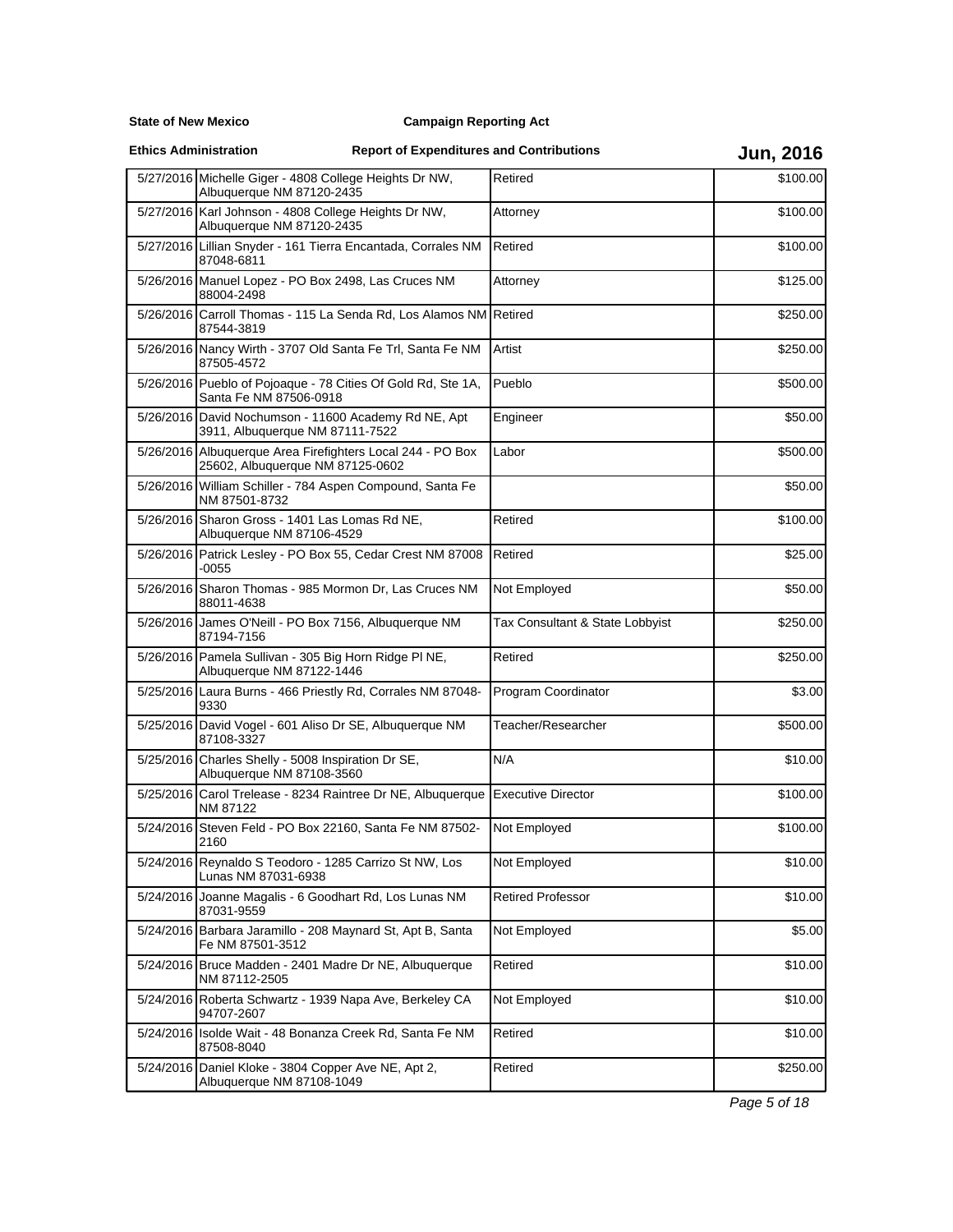**State of New Mexico**

**Ethics Administration**

|           | 5/23/2016 Kathleen Love - PO Box 12888, Albuquerque NM<br>87195-0888                                         | Attorney                          | \$500.00   |
|-----------|--------------------------------------------------------------------------------------------------------------|-----------------------------------|------------|
|           | 5/23/2016 Kathleen Chabot - 4608 Almeria Dr NW,<br>Albuquerque NM 87120-1840                                 | Counselor                         | \$10.00    |
|           | 5/23/2016 Gino Crocetti - 652 W 163rd St, New York NY<br>10032-4513                                          | Teacher                           | \$25.00    |
|           | 5/23/2016 Kai Theophilus - 2322 Kimo Dr NE, Albuquerque<br>NM 87110-4024                                     | Massage Therapist                 | \$10.00    |
|           | 5/23/2016 Democratic Legislative Campaign Committee -<br>1401 K St NW, Ste 201, Washington DC 20005-<br>3497 | <b>Political Action Committee</b> | \$5,400.00 |
|           | 5/21/2016 Jan Unna - 1719 Callejon Cordelia, Santa Fe NM<br>87501-2309                                       | Therapist                         | \$50.00    |
|           | 5/21/2016 Joan Sickler - 2253 Espejo PI, Santa Fe NM 87505-<br>4918                                          | Retired                           | \$15.00    |
|           | 5/21/2016 TM Dolan - PO Box 653, Pie Town NM 87827-0653                                                      | Retired                           | \$10.00    |
|           | 5/21/2016 Katherine Bensusen - 11 Reyna Rd, El Prado NM<br>87529-5040                                        | Retired                           | \$10.00    |
|           | 5/20/2016 Grace Brill - 984 Don Manuel St, Santa Fe NM<br>87505-8845                                         | Consultant                        | \$100.00   |
|           | 5/20/2016 Patricia Carpenter - PO Box 37169, Albuquerque<br>NM 87176-7169                                    | Not Employed                      | \$100.00   |
|           | 5/20/2016 Susan Kurien - 544 Camino Los Altos, Santa Fe<br>NM 87501-8305                                     | Scientist                         | \$100.00   |
|           | 5/20/2016 MaryAnn Lundy - 2107 Senda De Daniel, Santa Fe<br>NM 87501-8361                                    | Retired                           | \$10.00    |
|           | 5/19/2016 Joanna Prukop - 25 Bosque Loop, Santa Fe NM<br>87508-2231                                          | Self Employed                     | \$200.00   |
|           | 5/19/2016 Richard Daly - 250 E Alameda St, Apt 616, Santa<br>Fe NM 87501-6205                                | Retired                           | \$500.00   |
|           | 5/19/2016 Joan Behrmann - 59 Bluestem Dr, Santa Fe NM<br>87506-9509                                          | Retired                           | \$100.00   |
|           | 5/19/2016 Daniel Powers - 1001 Enchanted Way, Pacific<br>Palisades CA 90272-2826                             | Physician                         | \$100.00   |
|           | 5/19/2016 Celeste Stokes - 941 Calle Mejia, Apt 619, Santa<br>Fe NM 87501-1465                               | Writer                            | \$50.00    |
|           | 5/19/2016 Barbara Arlen - 985 Agua Fria St, Unit 109, Santa<br>Fe NM 87501-2446                              | Educator                          | \$50.00    |
|           | 5/19/2016 Teresa Seamster - 104 Vaquero Rd, Santa Fe NM<br>87508-8190                                        | Chapter Chair                     | \$250.00   |
|           | 5/19/2016 Marc Geller - 20 Polaris Rd, Santa Fe NM 87506-<br>7538                                            | Retired                           | \$100.00   |
| 5/19/2016 | Edward Moreno - 7 Conchas Ct, Santa Fe NM<br>87508-8803                                                      | Administrator                     | \$100.00   |
|           | 5/19/2016 Richard Ellenberg - 1714 Canyon Rd, Santa Fe NM<br>87501-6142                                      | Retired                           | \$100.00   |
|           | 5/19/2016 JD Bullington Government Relations - PO Box<br>9534, Santa Fe NM 87504-9534                        | <b>Government Relations</b>       | \$100.00   |
| 5/19/2016 | Mary Louise Williams - 135 County Road 84, Santa<br>Fe NM 87506-2061                                         | Retired                           | \$300.00   |
|           | 5/19/2016 Patricia Carlton - 500 Rodeo Rd, Apt 1121, Santa<br>Fe NM 87505-6367                               | Secretary/Treasurer               | \$100.00   |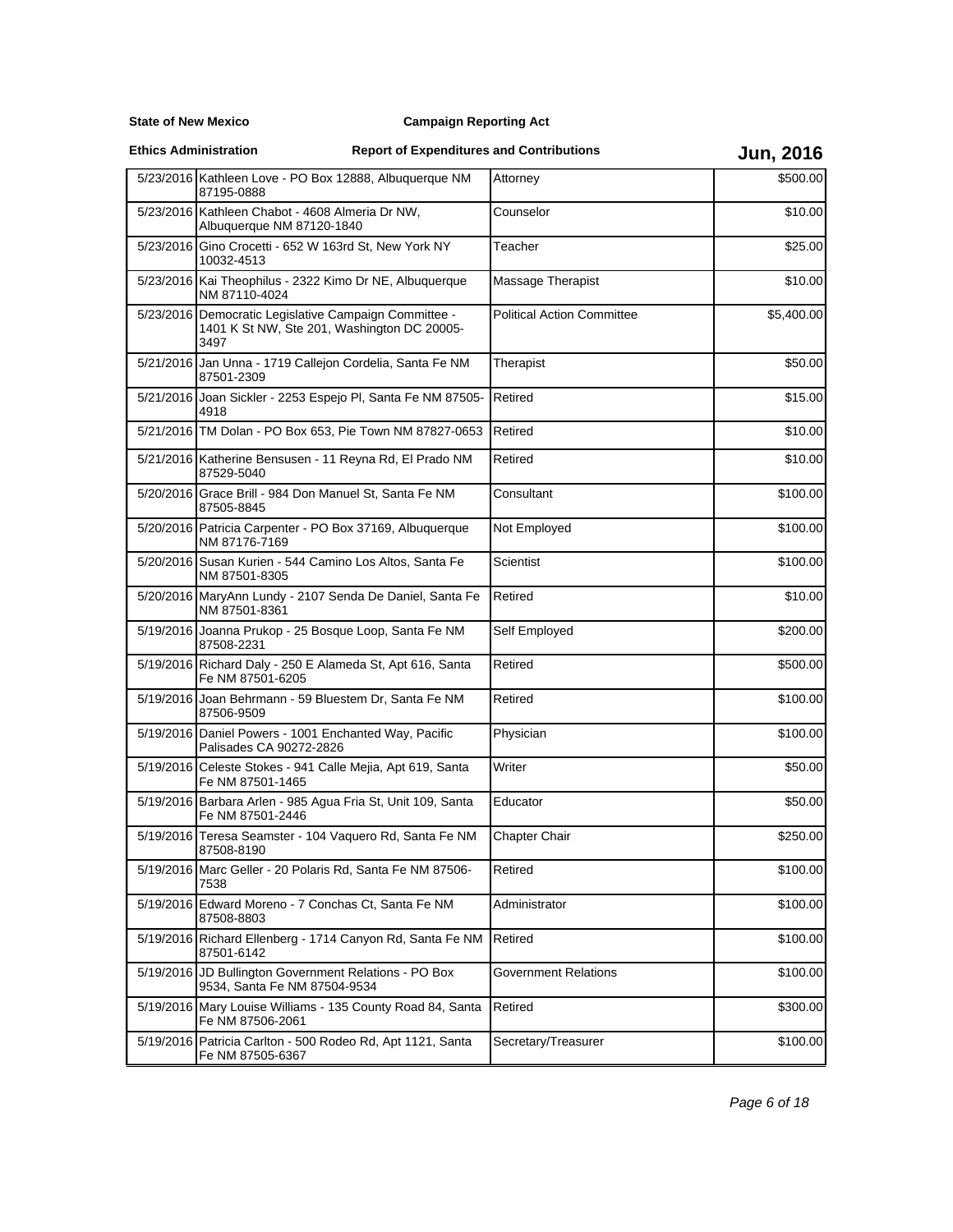**State of New Mexico**

| <b>Ethics Administration</b> |                                                                                                                     | <b>Report of Expenditures and Contributions</b> |                          | <b>Jun, 2016</b> |
|------------------------------|---------------------------------------------------------------------------------------------------------------------|-------------------------------------------------|--------------------------|------------------|
|                              | 5/19/2016 Ruth Kovnat - 407 Camino Del Monte Sol, Santa Fe Retired<br>NM 87505-2805                                 |                                                 |                          | \$250.00         |
|                              | 5/19/2016 Richard Rubin - 1300 Canyon Rd, Apt 3, Santa Fe<br>NM 87501-6162                                          |                                                 |                          | \$50.00          |
|                              | 5/19/2016 Frank Katz - 1300 Canyon Rd, Apt 2, Santa Fe NM<br>87501-6162                                             |                                                 | Attorney                 | \$100.00         |
|                              | 5/19/2016 Ron Flax-Davidson - 86B Ravens Ridge Rd, Santa<br>Fe NM 87505-8150                                        |                                                 | Developer And Financier  | \$100.00         |
|                              | 5/19/2016 Margaret Detwiler - 500 Rodeo Rd, Apt 1120, Santa<br>Fe NM 87505-6367                                     |                                                 | Retired                  | \$100.00         |
|                              | 5/19/2016 Richard Lindahl - 9 Duende Rd. Santa Fe NM<br>87508-2246                                                  |                                                 | Consultant               | \$100.00         |
|                              | 5/19/2016 Karen Petersen - 1885 Camino Lumbre, Santa Fe<br>NM 87505-5632                                            |                                                 | Retired                  | \$100.00         |
|                              | 5/19/2016 Nancy Dimit - 7 Avenida Vista Grande, Ste B7,<br>Santa Fe NM 87508-9207                                   |                                                 | Vice President           | \$100.00         |
|                              | 5/19/2016 Carol Lee Koski - 1300 Hummingbird Ct, Santa Fe<br>NM 87501-8712                                          |                                                 |                          | \$50.00          |
|                              | 5/19/2016 Dorothy Bracey - 1201 Madrid Rd, Santa Fe NM<br>87505-0637                                                |                                                 | Retired                  | \$100.00         |
|                              | 5/19/2016 Victoria Murphy - 1803 Arroyo Chamiso, Santa Fe<br>NM 87505-5734                                          |                                                 | Realtor                  | \$250.00         |
|                              | 5/19/2016 Ronald Deutsch - 48 Centaurus Ranch Rd, Santa<br>Fe NM 87507-7912                                         |                                                 | Human Capital Consultant | \$250.00         |
|                              | 5/19/2016 Diana MacArthur - 3101 Old Pecos Trl, Unit 624,<br>Santa Fe NM 87505-9541                                 |                                                 | CEO                      | \$500.00         |
|                              | 5/19/2016 Ardith Eicher - 35 Estates Dr, Santa Fe NM 87506-<br>1299                                                 |                                                 | Consultant               | \$200.00         |
|                              | 5/19/2016 International Alliance Of Theatrical/Stage<br>Employees L423 - PO Box 81376, Albuquerque NM<br>87198-1376 |                                                 | Labor                    | \$500.00         |
|                              | 5/19/2016 James Seitz - 705 Camino Lejo, Santa Fe NM<br>87505-7516                                                  |                                                 | Retired                  | \$500.00         |
|                              | 5/19/2016 Douglas Lanham - 11 Arroyo Hondo Trl, Santa Fe<br>NM 87508                                                |                                                 | <b>Restaurant Owner</b>  | \$250.00         |
|                              | 5/19/2016 John Jones - PO Box 8003, Santa Fe NM 87504-<br>8003                                                      |                                                 |                          | \$100.00         |
|                              | 5/19/2016 Tyler Mason - PO Box 907, Cedar Crest NM 87008-<br>0907                                                   |                                                 | <b>Architect</b>         | \$50.00          |
|                              | 5/19/2016 Carol Pittman - PO Box 374, Datil NM 87821-0374                                                           |                                                 | Retired                  | \$10.00          |
|                              | 5/19/2016 Dave Herzog - 1401 Pennsylvania St NE,<br>Albuquerque NM 87110-7501                                       |                                                 | Skld Trd                 | \$10.00          |
|                              | 5/19/2016 Meredith Dixon - 1412 Stagecoach Ln SE,<br>Albuquerque NM 87123-4429                                      |                                                 | Campaign Finance         | \$5.00           |
|                              | 5/19/2016 Don Newman - 5723 Guadalupe Trl NW,<br>Albuquerque NM 87107-5425                                          |                                                 | Not Employed             | \$25.00          |
|                              | 5/18/2016 Ernesto Moralez - 1135 N Campo St, Unit 2, Las<br>Cruces NM 88001-3412                                    |                                                 | Professor                | \$10.00          |
|                              | 5/18/2016 Carla Freeman - 738 Gregory Ln, Santa Fe NM<br>87505-1657                                                 |                                                 | Professional Organizer   | \$100.00         |
|                              | 5/18/2016 Patricia Romer - PO Box 23138, Santa Fe NM<br>87502-3138                                                  |                                                 | Retired                  | \$250.00         |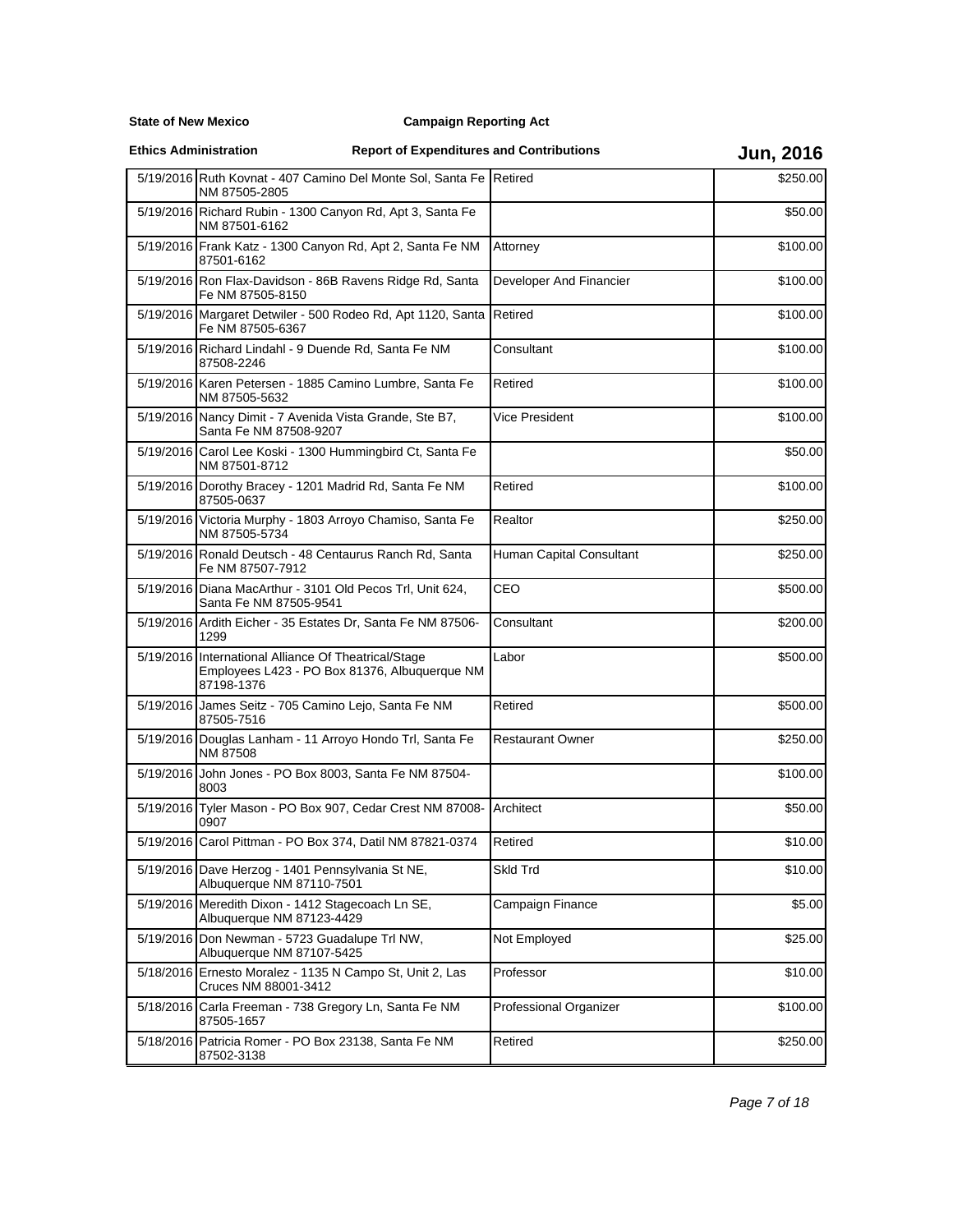**State of New Mexico**

| <b>Ethics Administration</b> |  |
|------------------------------|--|
|                              |  |

|           | 5/18/2016 Janet Eigner - 6 Verano Dr, Santa Fe NM 87508-<br>8896                                                               | Poet, Dancer, Writer, Advocate | \$25.00    |
|-----------|--------------------------------------------------------------------------------------------------------------------------------|--------------------------------|------------|
|           | 5/18/2016 Maria Leyba - 1409 S 2nd St, Tucumcari NM 88401<br>-3466                                                             | <b>Front Desk Clerk</b>        | \$5.00     |
|           | 5/18/2016 Brian Heyler - 3803 Aspen Ave NE, Apt 18,<br>Albuquerque NM 87110-5651                                               | Substitute Teacher             | \$25.00    |
|           | 5/18/2016 Lissa Heineman - 1515 Aliso Dr NE, Albuquerque<br>NM 87110-5648                                                      | Not Employed                   | \$25.00    |
|           | 5/18/2016 Edward Goldgehn - 705 Paseo De La Loma, Santa<br>Fe NM 87501-1224                                                    | <b>Associate Director</b>      | \$25.00    |
|           | 5/17/2016 John Berl - 369 Montezuma Ave, Apt. 107, Santa<br>Fe NM 87501-2835                                                   | Owner                          | \$100.00   |
|           | 5/17/2016 Kate Noble - 224 Ephriam St, Santa Fe NM 87501-<br>1726                                                              | Economic Development           | \$25.00    |
|           | 5/17/2016 Debbie Coburn - 22 Road 3334, Aztec NM 87410-<br>9541                                                                | Self Employed                  | \$20.00    |
|           | 5/17/2016 Lynn Lee - 369 Montezuma Ave, Apt 113, Santa Fe<br>NM 87501-2835                                                     | Not Employed                   | \$20.00    |
|           | 5/17/2016 Sylvia Thomas - 513 Tennessee St SE,<br>Albuquerque NM 87108-4151                                                    | Retired                        | \$10.00    |
|           | 5/17/2016 Virginia Lowen - PO Box 375, Bosque NM 87006-<br>0375                                                                | Not Employed                   | \$50.00    |
|           | 5/17/2016 Mary Rita Treinen - 2405 Calle De Panza NW,<br>Albuquerque NM 87104-3071                                             | Not Employed                   | \$10.00    |
|           | 5/17/2016 Gail Feldman - 2700 Vista Grande Dr NW, Unit 86,<br>Albuquerque NM 87120-1000                                        | Psychologist                   | \$10.00    |
|           | 5/17/2016 Ann Fosso - PO Box 233, Magdalena NM 87825-<br>0233                                                                  | Retired                        | \$10.00    |
|           | 5/17/2016 Mary Gedmin - 139 Via Sedillo, Tijeras NM 87059-<br>7957                                                             | <b>Medical Technologist</b>    | \$20.00    |
|           | 5/17/2016 Janice Murphey - 7225 Primrose Dr NW,<br>Albuquerque NM 87120-5277                                                   | Court Reporter                 | \$10.00    |
|           | 5/16/2016 Michelson Creative Communications - 8016<br>Constitution PI NE, Albuquerque NM 87110-7628<br>MEMO: Refund of Payment | Communications                 | \$35.00    |
|           | 5/16/2016 John Gray - 3131 Connecticut Ave NW, 2305,<br>Washington DC 20008-5000                                               |                                | \$100.00   |
|           | 5/16/2016 Ray Landy - 320 Kearney Ave, Santa Fe NM 87501<br>-1900                                                              | Architect                      | \$100.00   |
|           | 5/16/2016 Ellen Burke - 531 Hillside Ave, Santa Fe NM 87501- Artist<br>2250                                                    |                                | \$1,000.00 |
|           | 5/16/2016 Phillip Loomis - PO Box 1092, Santa Fe NM 87504-<br>1092                                                             | Farmer                         | \$200.00   |
| 5/16/2016 | Katherine Reed - 1070 Mansion Ridge Rd, Santa<br>Fe NM 87501-1050                                                              | Not Employed                   | \$100.00   |
|           | 5/16/2016 Jeremy Sabloff - 2159 Plazuela Vis, Santa Fe NM<br>87505-5873                                                        | Retired                        | \$100.00   |
|           | 5/16/2016 Michael Lilley - 7024 Raasaf Dr, Las Cruces NM<br>88005-4621                                                         | Attorney                       | \$50.00    |
|           | 5/16/2016 Rebecca Frenkel - 1252 Vallecita Dr, Santa Fe NM<br>87501-8803                                                       | Homemaker                      | \$100.00   |
|           | 5/16/2016 Ann Mccullough - 485 Weinrich Rd, Las Cruces NM<br>88007-4836                                                        | Retired                        | \$50.00    |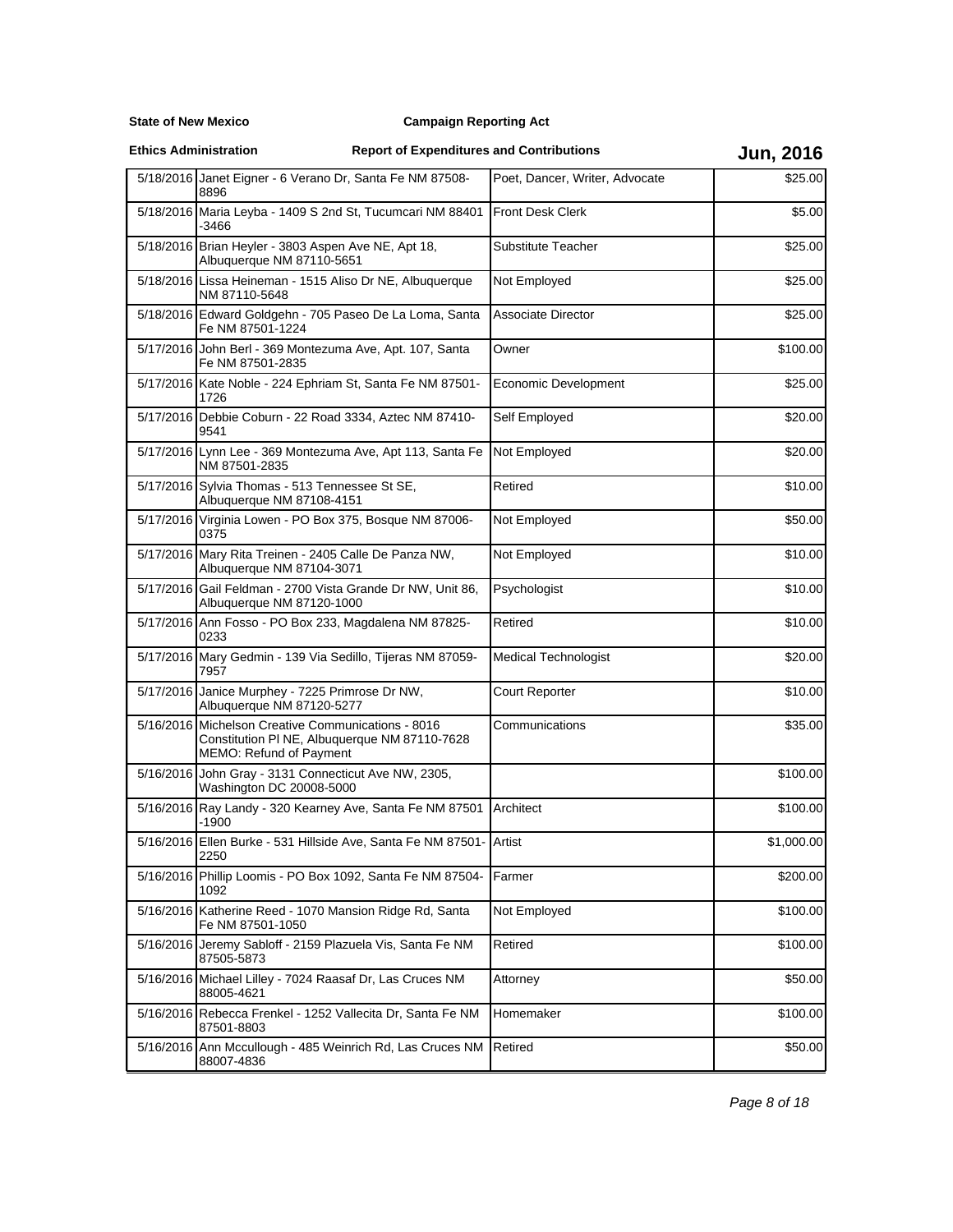**State of New Mexico**

|           | 5/16/2016 Andrea Slade - 436 Camino Del Monte Sol, Santa                                            | Attorney                            | \$100.00   |
|-----------|-----------------------------------------------------------------------------------------------------|-------------------------------------|------------|
|           | Fe NM 87505-2804                                                                                    |                                     |            |
|           | 5/16/2016 Claudia Collings - 9 Picaflor Path, Santa Fe NM<br>87506-0062                             |                                     | \$25.00    |
|           | 5/16/2016 International Union of Operating Engineers - 1125<br>17th St NW, Washington DC 20036-4709 | Labor                               | \$5,400.00 |
|           | 5/16/2016 Jeannie Dodson-Edgars - 39 Lluvia De Oro, Santa<br>Fe NM 87506-7981                       | <b>Registered Nurse</b>             | \$100.00   |
|           | 5/16/2016 Roberta Adams - Calle Las Casas, Santa Fe NM<br>87507                                     | Not Employed                        | \$100.00   |
|           | 5/16/2016 William Frost - 560 E Coronado Rd, Santa Fe NM<br>87505-0347                              | Psychologist                        | \$100.00   |
|           | 5/16/2016 Fredrick Bender - 908 Trail Cross Ct, Santa Fe NM<br>87505-4511                           | Retired                             | \$20.00    |
|           | 5/16/2016 Herbert Cohen - 2744 La Bajada, Santa Fe NM<br>87505-5332                                 | Consultant                          | \$25.00    |
|           | 5/15/2016 Scotti Romberg - 9512 Bent Rd NE, Albuquerque<br>NM 87109-6391                            | <b>Interior Designer</b>            | \$5.00     |
|           | 5/15/2016 Alvin Schwartz - 1200 Indian Rock Ln, Santa Fe<br>NM 87501-7000                           | Sales                               | \$5.00     |
|           | 5/15/2016 William Light - 2064 Paseo Primero, Santa Fe NM<br>87501-8398                             | Woodworker                          | \$5.00     |
|           | 5/15/2016 Howard Russell - 1510 W 3rd St, Roswell NM<br>88201-2024                                  | Retired                             | \$19.00    |
|           | 5/15/2016 Margery Lazar - 481 Calle Volver, Santa Fe NM<br>87505-4244                               | Not Employed                        | \$10.00    |
|           | 5/15/2016 Charles Hauser - 8 Antigua Ct, Santa Fe NM 87508<br>-2211                                 | Physician                           | \$25.00    |
|           | 5/15/2016 Paul Krehbiel - 705 Fitch St, Socorro NM 87801-<br>4617                                   | Professor                           | \$25.00    |
|           | 5/15/2016 Michele Zerah - 13212 Bighorn rdNE, Albuquerque<br>NM 87111                               | Md                                  | \$25.00    |
|           | 5/13/2016 Marilyn DePalma - PO Box 2833, Taos NM 87571                                              | Retired                             | \$5.00     |
|           | 5/13/2016 Ann Aceves - 250 E Alameda St, Apt 402, Santa Fe<br>NM 87501-2175                         | Retired                             | \$100.00   |
|           | 5/12/2016 Paul Stokes - PO Box 218, Corrales NM 87048-<br>0228                                      | <b>Electrical Engineer</b>          | \$20.00    |
|           | 5/12/2016 William Hudson - 2310 Highway 61, Hanover NM<br>88041-9506                                | Teacher                             | \$25.00    |
|           | 5/12/2016 Stephen Day - 148 Alamo Dr, Santa Fe NM 87501-<br>1518                                    | Retired                             | \$10.00    |
|           | 5/12/2016 Dana Roth - 14 Perdiz Canyon Rd, Placitas NM<br>87043-8738                                | Office Manager                      | \$25.00    |
|           | 5/12/2016 Robert Bishop - PO Box 80, Taos NM 87571-0080                                             | Retailer                            | \$25.00    |
|           | 5/12/2016 Sylvia Ball - 1331 Park Ave SW, Unit 1504,<br>Albuquerque NM 87102-2861                   | Retired                             | \$50.00    |
| 5/12/2016 | Kurt Wulfekuhler - 3208 Silver Ave SE, Albuquerque<br>NM 87106-1436                                 | <b>Clinical Director</b>            | \$25.00    |
|           | 5/11/2016 Thomas Bowles - 4 Kiowa Ln, Los Alamos NM<br>87544-3816                                   | Executive Director For Usa Programs | \$250.00   |
|           | 5/11/2016 Jane Wishner - 518 Black Bear Loop NE,<br>Albuquerque NM 87122-1802                       | Attorney/Health Policy Analyst      | \$100.00   |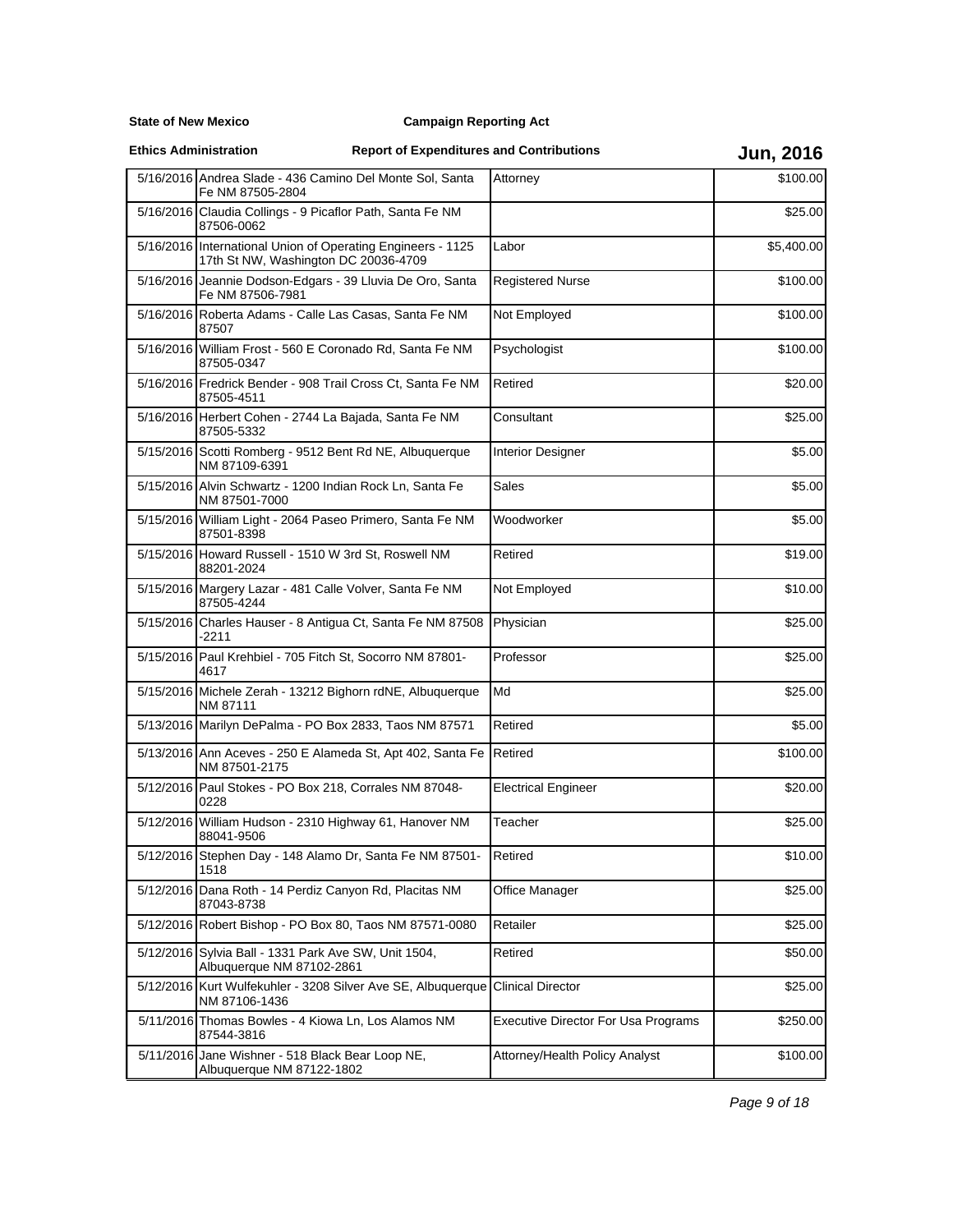**State of New Mexico**

| <b>Ethics Administration</b> |                                                                                                      | <b>Report of Expenditures and Contributions</b> | <b>Jun, 2016</b>                 |            |
|------------------------------|------------------------------------------------------------------------------------------------------|-------------------------------------------------|----------------------------------|------------|
|                              | 5/11/2016 Chaia Ross-booker - 4142 Mesa Verde Ave NE, Apt Accountant<br>3, Albuquerque NM 87110-7789 |                                                 |                                  | \$10.00    |
|                              | 5/11/2016 Scotti Romberg - 9512 Bent Rd NE, Albuquerque<br>NM 87109-6391                             |                                                 | <b>Interior Designer</b>         | \$10.00    |
|                              | 5/11/2016 Dorothy Wilkinson - 10001 Coors Byp NW, 1518,<br>Albuquerque NM 87114-4024                 |                                                 | Not Employed                     | \$10.00    |
|                              | 5/10/2016 Chris C De Baca - 901 Field St SW, Albuquerque<br>NM 87121-3255                            |                                                 | CEO                              | \$100.00   |
|                              | 5/10/2016 Noreen Quan - 7 N Sparrow Ln, Santa Fe NM<br>87506-8508                                    |                                                 | Retired                          | \$50.00    |
|                              | 5/10/2016 Robb Thomson - 250 E Alameda St, Apt 523, Santa<br>Fe NM 87501-2177                        |                                                 | Retired                          | \$100.00   |
|                              | 5/10/2016 Lea Soifer - 852 Camino De Jemez, Santa Fe NM<br>87501-8916                                |                                                 | Retired                          | \$100.00   |
|                              | 5/10/2016 Kai Anderson - 46 22 Asbury Place NW,<br>Washington DC 20016                               |                                                 | <b>Government Relations</b>      | \$1,000.00 |
|                              | 5/9/2016 Tim Keller Election Campaign - 11023 Vistazo PI<br>SE, Albuquerque NM 87123-5993            |                                                 | <b>Candidate Committee</b>       | \$1,000.00 |
|                              | 5/9/2016 Kay Marks - PO Box 5682, Santa Fe NM 87502-<br>5682                                         |                                                 | Retired                          | \$500.00   |
|                              | 5/9/2016 Patricia Curtis - 12 Black Mesa, Santa Fe NM<br>87506-7774                                  |                                                 | Retired                          | \$100.00   |
|                              | 5/8/2016 Margaret Garrett - 2661 Chelsea Ln, Santa Fe NM<br>87505-6900                               |                                                 | <b>Retired Professor</b>         | \$25.00    |
|                              | 5/8/2016 Debrianna Mansini - 2075 Calle Contento, Santa Fe<br>NM 87505-5407                          |                                                 | Actor                            | \$10.00    |
|                              | 5/8/2016 Linda Meacher - 3 Second Mesa Dr, Placitas NM<br>87043-9402                                 |                                                 | Scientist                        | \$20.00    |
|                              | 5/8/2016 Daniel Metzger - 1248 Vallecita Dr, Santa Fe NM<br>87501-8803                               |                                                 | Retired                          | \$50.00    |
|                              | 5/8/2016 Betsy Nichols - PO Box 257, Cedar Crest NM<br>87008-0257                                    |                                                 | Retired                          | \$20.00    |
|                              | 5/6/2016 Seth Bradley - 521 Harrison St, Denver CO 80206-<br>4534                                    |                                                 | Retired                          | \$100.00   |
|                              | 5/6/2016 William Tallman - 5909 Canyon Pointe Ct NE,<br>Albuquerque NM 87111-6609                    |                                                 | Retired                          | \$25.00    |
|                              | 5/6/2016 Mary Ellen Schinmmel - PO Box 8, Albuquerque<br>NM 87103-0008                               |                                                 | Retired                          | \$10.00    |
|                              | 5/5/2016 Jene Moseley - 10 Bar 6 Dr, Silver City NM 88061-<br>9216                                   |                                                 | Retired                          | \$25.00    |
| 5/5/2016                     | Morton Simon - 1300 Canyon Rd, Apt 14, Santa Fe<br>NM 87501-6145                                     |                                                 | Teacher                          | \$500.00   |
|                              | 5/5/2016 Letitia Chambers - 2022 Foothills Rd, Santa Fe NM<br>87505-4533                             |                                                 | Ceo, Board Member And Consultant | \$500.00   |
|                              | 5/4/2016 David Smith - 705 Camino Ocaso Del Sol, Santa Fe<br>NM 87505-6605                           |                                                 | <b>Executive Director</b>        | \$25.00    |
| 5/4/2016                     | David Prescott - 1833 Cerros Colorados, Santa Fe<br>NM 87501-8360                                    |                                                 | Retired                          | \$250.00   |
|                              | 5/4/2016 John Pound - 2302 Calle Halcon, Santa Fe NM<br>87505-5715                                   |                                                 | Attorney                         | \$500.00   |
|                              | 5/4/2016 Inderjit Puri - 50 E Foothill Blvd, FI 3, Arcadia CA<br>91006-2314                          |                                                 | Minister                         | \$10.00    |
|                              | 5/4/2016 Inderjit Puri - 50 E Foothill Blvd, FI 3, Arcadia CA<br>91006-2314                          |                                                 | Minister                         | \$10.00    |

Page 10 of 18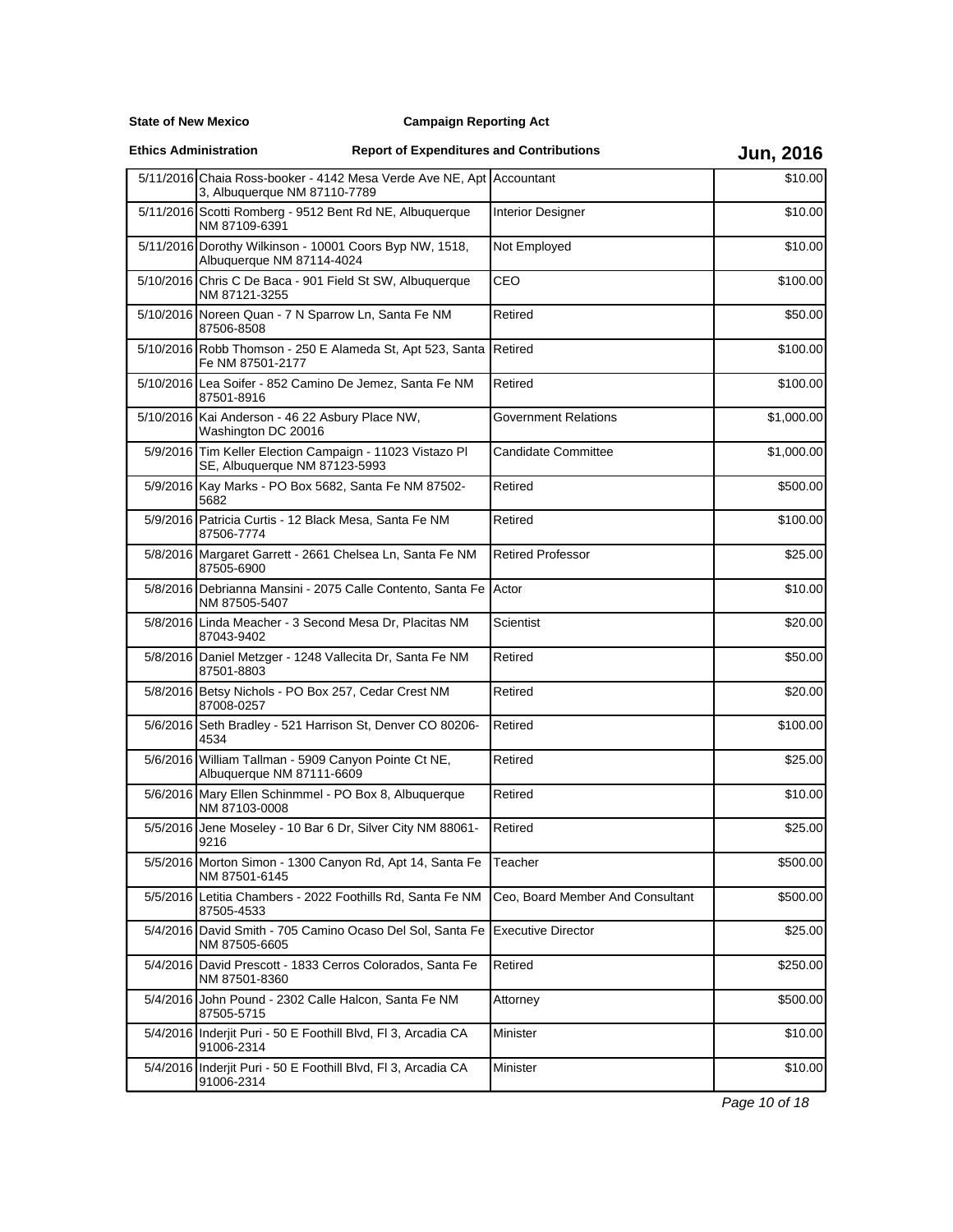## **Campaign Reporting Act**

|  |  | <b>Ethics Administration</b> |  |
|--|--|------------------------------|--|
|--|--|------------------------------|--|

# **Report of Expenditures and Contributions Jun, 2016**

|          | 5/3/2016 Nellie Rosales - 14440 S Main St, Mesilla Park NM<br>88047                               |                                 | \$25.00    |
|----------|---------------------------------------------------------------------------------------------------|---------------------------------|------------|
|          | 5/3/2016 Yvonne Mendoza - 5214 Lilla Rd, Las Cruces NM<br>88011-6919                              |                                 | \$30.00    |
|          | 5/3/2016 Nathan Small - 1320 N. 4th Street, Las Cruces NM<br>88005                                | Conservationist                 | \$25.00    |
|          | 5/3/2016 Nathan Cote - 15475 Space Murals Ln, Las Cruces<br>NM 88011-9557                         | Retired                         | \$100.00   |
|          | 5/3/2016 Mark D'Antonio - PO Box 1086, Las Cruces NM<br>88004-1086                                |                                 | \$25.00    |
|          | 5/3/2016 Rita Triviz - 2059 Cotton Ave, Las Cruces NM<br>88001-8811                               | Retired                         | \$50.00    |
|          | 5/3/2016 Richard Ferrary - 6100 Morning Star Way, Las<br>Cruces NM 88012                          | J & R Enterprises               | \$100.00   |
|          | 5/3/2016 Maria Stops - 600 W Las Cruces Ave, Las Cruces<br>NM 88005-2511                          |                                 | \$50.00    |
|          | 5/3/2016 Lisa Willman - 1744 S Triviz Dr, Las Cruces NM<br>88001-5103                             | Accountant                      | \$100.00   |
|          | 5/3/2016 Ross Lecompte - 6121 Desert Valley Ct, Las<br>Cruces NM 88007-5614                       | Retired                         | \$500.00   |
|          | 5/3/2016 Gerard Nevarez - PO Box 1102, Mesilla NM 88046-<br>1102                                  | Retired                         | \$40.00    |
|          | 5/3/2016 Shirley Armstrong - 5309 Redman Rd, Las Cruces<br>NM 88011-7557                          | Retired                         | \$50.00    |
|          | 5/3/2016 Jane Grider - 305 S Miranda St, Las Cruces NM<br>88005-2632                              | Retired                         | \$25.00    |
|          | 5/3/2016 Karen Ivey - 5272 Redman Rd, Las Cruces NM<br>88011-7556                                 | Retired                         | \$250.00   |
|          | 5/3/2016 Eugenia Ortega - PO Box 1106, Las Cruces NM<br>88004-1106                                |                                 | \$25.00    |
|          | 5/3/2016 Rondeau Gurley - 604 W Organ Ave, Las Cruces<br>NM 88005-2626                            | Retired                         | \$200.00   |
|          | 5/3/2016 Cervantes Legislative Campaign Committee - 2610<br>S Espina St, Las Cruces NM 88001-5616 | <b>Candidate Committee</b>      | \$1,000.00 |
|          | 5/3/2016 Shari Jones - 3549 Crescent Creek Cir, Las Cruces<br>NM 88011-4006                       | Manager Of Corporate Compliance | \$250.00   |
|          | 5/3/2016 Paul Vaughan - 2120 Southern Star Loop, Las<br>Cruces NM 88011-4083                      | Retired                         | \$100.00   |
|          | 5/3/2016 Sara Kay - 2120 Southern Star Loop, Las Cruces<br>NM 88011-4083                          | Retired                         | \$250.00   |
|          | 5/3/2016 Mary Gwaltney - 1910 N Alameda Blvd, Las Cruces Retired<br>NM 88005-1717                 |                                 | \$250.00   |
|          | 5/3/2016 Teresa McBrayer - 535 Corona Del Campo Loop,<br>Las Cruces NM 88011-4048                 |                                 | \$25.00    |
| 5/3/2016 | Jean Ossorio - 1251 Southridge Dr, Las Cruces NM<br>88005-1139                                    | Retired                         | \$200.00   |
|          | 5/3/2016 Timothy Conovaloff - 3650 Morning Star Dr, Unit<br>3802, Las Cruces NM 88011-1785        | Retired                         | \$500.00   |
|          | 5/3/2016 Mary Ellen McKay - 1380 Via Norte, Las Cruces NM Retired<br>88007-4943                   |                                 | \$200.00   |
|          | 5/3/2016 Victor Poulos - 1803 Avenida De Mesilla, Las<br>Cruces NM 88005-3908                     | Attorney                        | \$250.00   |
| 5/3/2016 | Charles Davis - 1909 Burke Rd, Las Cruces NM<br>88007-5084                                        | Retired                         | \$150.00   |

Page 11 of 18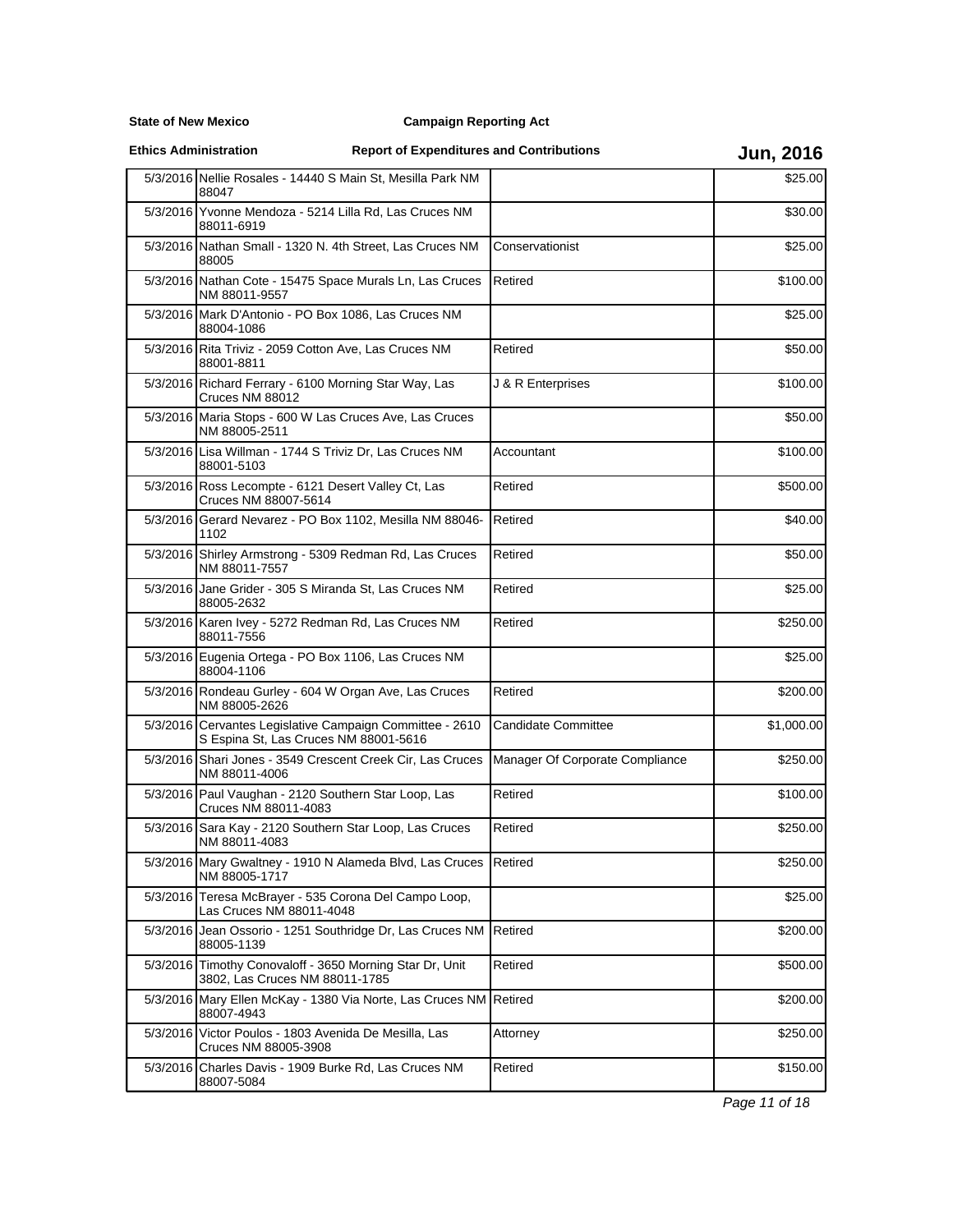**State of New Mexico**

| <b>Ethics Administration</b> |
|------------------------------|
|                              |

| 5/3/2016 Elizabeth Rodriguez-Johnson - 5600 Remington<br>Rd, Las Cruces NM 88011-2538       | <b>Acquisition Specialist</b> | \$25.00     |
|---------------------------------------------------------------------------------------------|-------------------------------|-------------|
| 5/3/2016 Patricia Burnam - 906 Lenox Ave, Las Cruces NM<br>88005-1304                       |                               | \$25.00     |
| 5/3/2016 Lori Miller - PO Box 459, Mesilla NM 88046-0459                                    | Self Employeed                | \$100.00    |
| 5/3/2016 Charlotte Lipson - 1304 Escalante St, Santa Fe NM<br>87505-4122                    | Retired                       | \$35.00     |
| 5/3/2016 Martin Small - 856 Chile Ct, Las Cruces NM 88001-<br>3300                          | <b>President And Ceo</b>      | \$500.00    |
| 5/3/2016 Allsyn Apodaca - PO Box 1580, Mesilla NM 88046-<br>1580                            |                               | \$100.00    |
| 5/3/2016 Lynn Ellins - 10030 Contana Ct, Las Cruces NM<br>88007-8965                        |                               | \$25.00     |
| 5/3/2016 Tim Kraft - 490 Applewood Rd, Corrales NM 87048-<br>9113                           |                               | \$50.00     |
| 5/3/2016 Rudy Martinez - PO Box 164, Bayard NM 88023-<br>0164                               | <b>Facility Services</b>      | \$100.00    |
| 5/3/2016 Stephen Woods - 2241 Calais Ave, Las Cruces NM<br>88011-5251                       |                               | \$100.00    |
| 5/3/2016 Evelyn Erhard-Madrid - 2830 Boldt St, Las Cruces<br>NM 88005-3878                  | Artist                        | \$250.00    |
| 5/3/2016 Norman Todd - 840 Canterbury Arc, Las Cruces NM<br>88005-3721                      | Owner                         | \$500.00    |
| 5/3/2016 Committee to Re-Elect Mary Kay Papen - 904<br>Conway Ave, Las Cruces NM 88005-3746 | Candidate Committee           | \$500.00    |
| 5/3/2016 Consuelo Arostegui - 207 Montoya St, Santa Fe NM<br>87501-3032                     | Musician/Writer               | \$10.00     |
| 5/3/2016 Diane Paolazzi - 2313 Callejon Hermosa, Santa Fe<br>NM 87505-5204                  | <b>Nurse Practitioner</b>     | \$25.00     |
| 5/3/2016 Judith Mellow - PO Box 31744, Santa Fe NM 87594<br>$-1744$                         | Attorney                      | \$25.00     |
| 5/3/2016 John Peterson - 1901 Desert Greens Dr, Las<br>Cruces NM 88011-4992                 | Retired                       | \$50.00     |
| 5/3/2016 William Morrow - 4670 Riverwood Rd, Las Cruces<br>NM 88007-4519                    | <b>Retired Teacher</b>        | \$25.00     |
| 5/3/2016 Scott LeFevre - 9517 Parsifal PI NE, Albuquerque<br>NM 87111-4752                  | Union Organizer               | \$100.00    |
| 5/3/2016 Fred Glantz - 1365 Camino Sin Salida, Santa Fe<br>NM 87501-6313                    | Economist                     | \$200.00    |
| 5/3/2016 Wilson Scanlan - 500 Hillcrest Dr, Santa Fe NM<br>87501-1180                       | Gallery Owner                 | \$500.00    |
|                                                                                             | <b>TOTAL</b>                  | \$46,692.00 |
|                                                                                             |                               |             |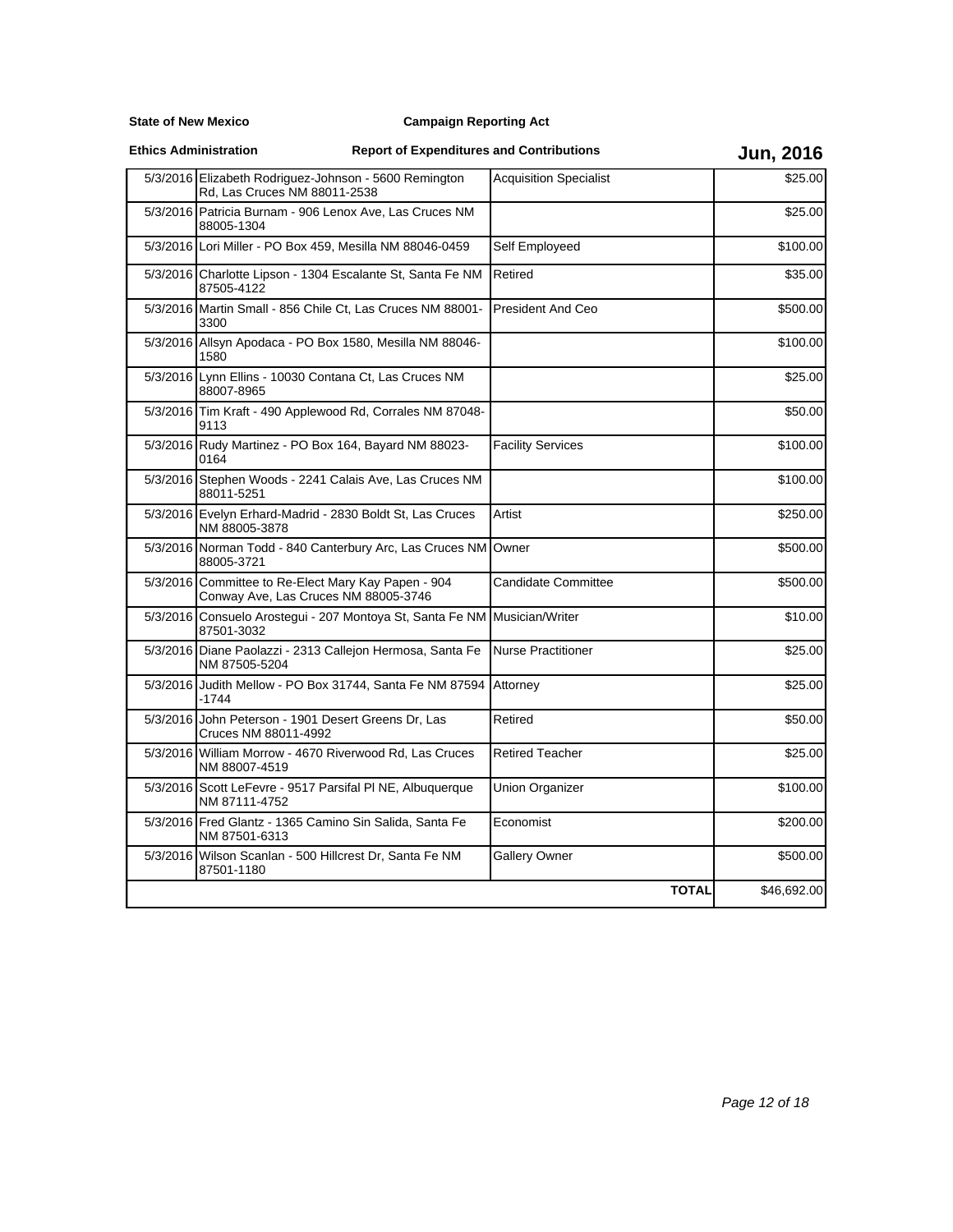**Campaign Reporting Act**

**Ethics Administration**

**Report of Expenditures and Contributions Jun, 2016** 

## **FORM B 2**

## **IN-KIND CONTRIBUTIONS**

Political Committee's Name House Democratic Campaign Committee

| Date Submitted: | 6/2/2016 4:24:18 PM Date Run: | 7/6/2016 9:06:35 AM Date Due: | 6/2/2016 11:59:00 PM |
|-----------------|-------------------------------|-------------------------------|----------------------|
|-----------------|-------------------------------|-------------------------------|----------------------|

| <b>DATE</b> | <b>NAME and ADDRESS of CONTRIBUTOR</b>                                 | <b>OCCUPATION</b><br>(of any contributor who makes a<br>contribution of \$250 or more in an<br>election) | <b>VALUE</b> |
|-------------|------------------------------------------------------------------------|----------------------------------------------------------------------------------------------------------|--------------|
|             | 5/16/2016 IATSE Local 480 - 1418 Cerrillos Road, Santa Fe<br>INM 87505 | Labor                                                                                                    | \$400.00     |
|             | \$400.00                                                               |                                                                                                          |              |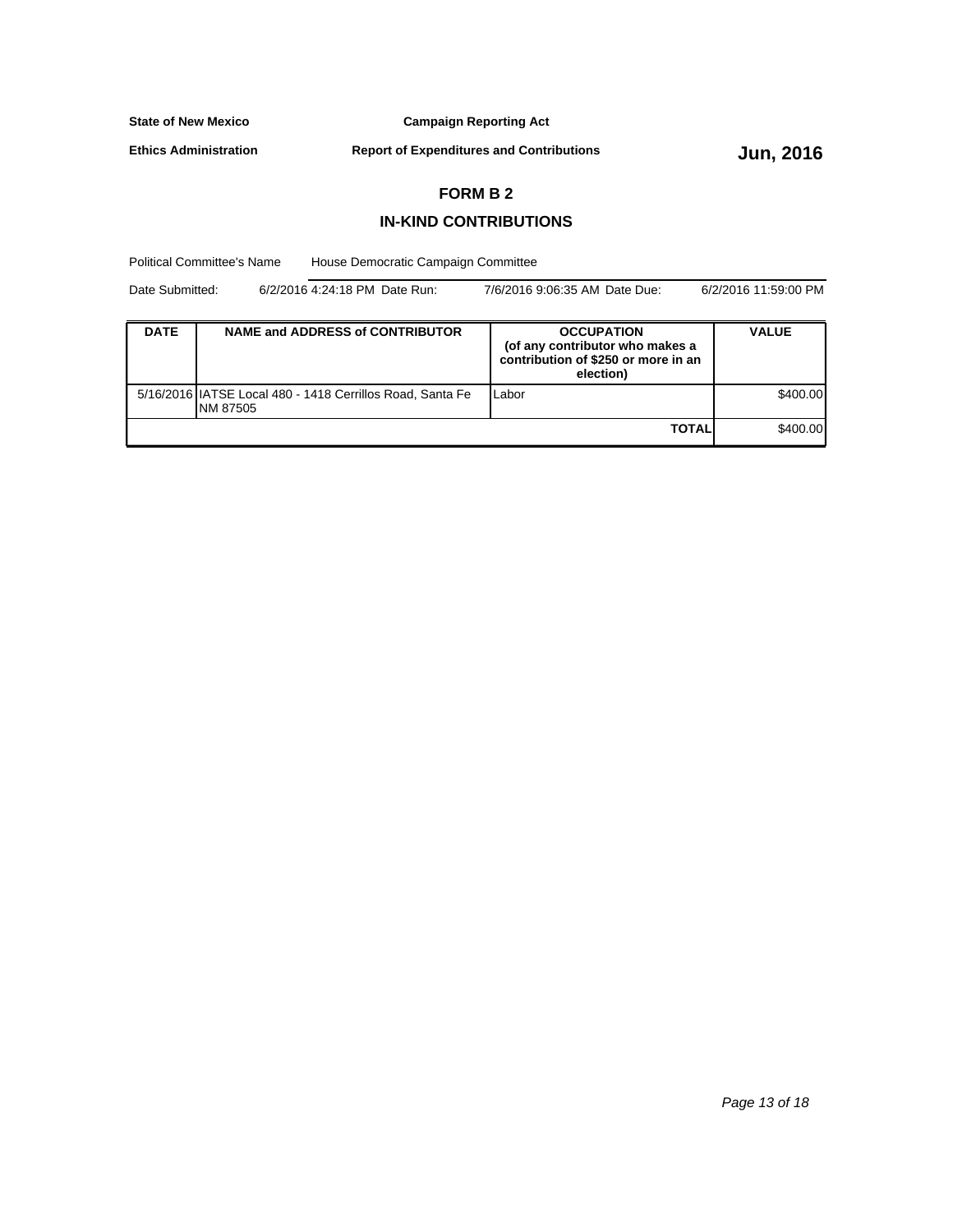**Campaign Reporting Act**

**Ethics Administration**

**Report of Expenditures and Contributions Jun, 2016** 

## **FORM B 3**

## **LOAN CONTRIBUTIONS**

House Democratic Campaign Committee Political Committee's Name **DATE TRANSFER DATE NAME and ADDRESS of CREDITOR AMOUNT TOTAL** Date Submitted: 6/2/2016 4:24:18 PM Date Run: 7/6/2016 9:06:35 AM Date Due: 6/2/2016 11:59:00 PM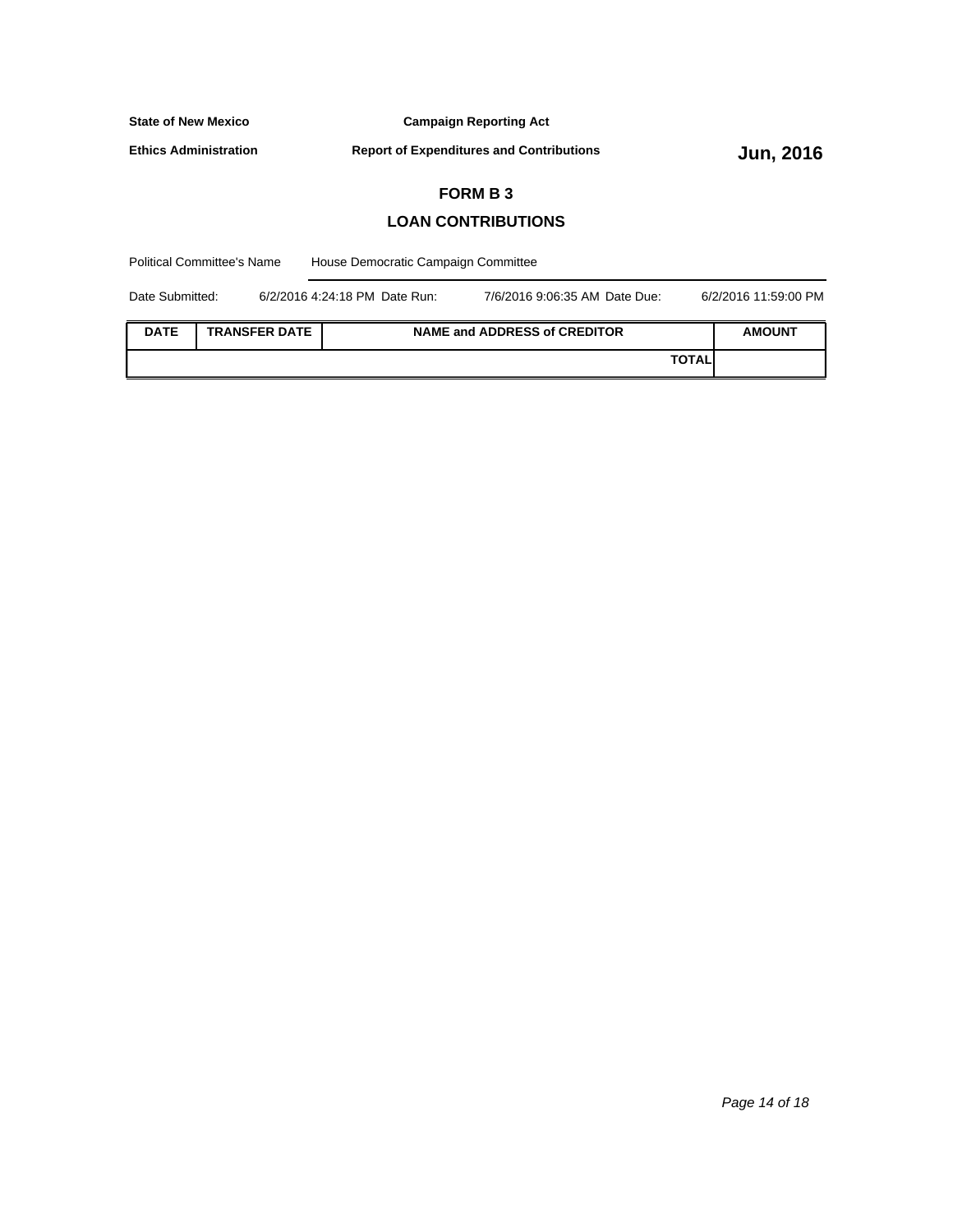| <b>State of New Mexico</b>                                                        |                       |                                                 | <b>Campaign Reporting Act</b> |                  |  |  |
|-----------------------------------------------------------------------------------|-----------------------|-------------------------------------------------|-------------------------------|------------------|--|--|
| <b>Ethics Administration</b>                                                      |                       | <b>Report of Expenditures and Contributions</b> |                               | <b>Jun, 2016</b> |  |  |
| <b>FORM B4</b>                                                                    |                       |                                                 |                               |                  |  |  |
|                                                                                   | <b>LOANS FORGIVEN</b> |                                                 |                               |                  |  |  |
| <b>Political Committee's Name</b><br>House Democratic Campaign Committee          |                       |                                                 |                               |                  |  |  |
| Date Submitted:<br>6/2/2016 4:24:18 PM Date Run:<br>7/6/2016 9:06:35 AM Date Due: |                       | 6/2/2016 11:59:00 PM                            |                               |                  |  |  |
| <b>DATE</b><br><b>NAME and ADDRESS of CREDITOR</b>                                |                       |                                                 | <b>AMOUNT</b>                 |                  |  |  |

**TOTAL**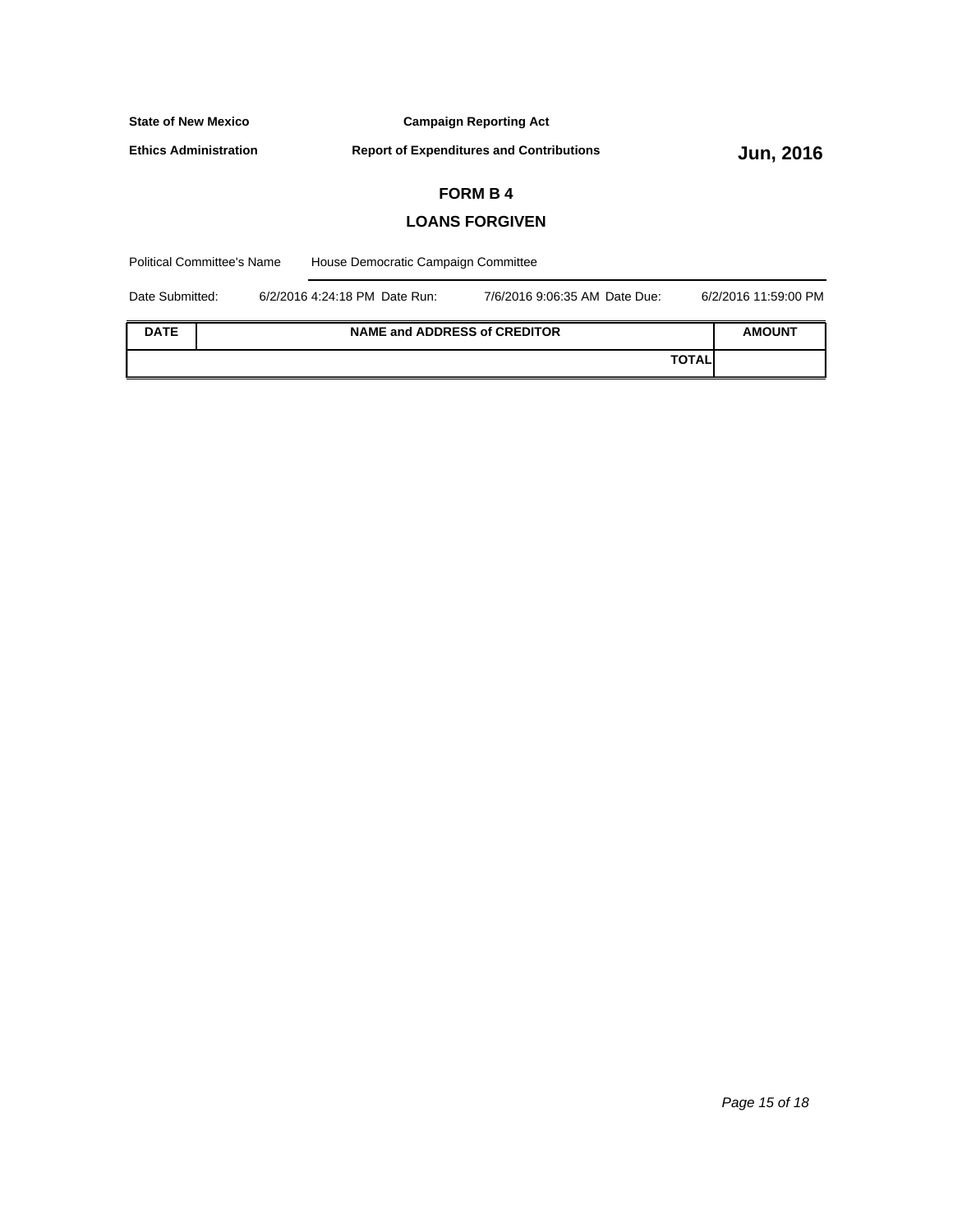**Ethics Administration**

**Campaign Reporting Act**

# **Report of Expenditures and Contributions Jun, 2016**

## **FORM C**

## **EXPENDITURES**

Political Committee's Name House Democratic Campaign Committee

Date Submitted: 6/2/2016 4:24:18 PM Date Run: 7/6/2016 9:06:35 AM Date Due: 6/2/2016 11:59:00 PM

| <b>DATE</b> | <b>NAME and ADDRESS of PAYEE</b><br><b>PURPOSE</b>                                    |                                          | <b>PRC Exp</b> | <b>AMOUNT</b> |
|-------------|---------------------------------------------------------------------------------------|------------------------------------------|----------------|---------------|
|             |                                                                                       |                                          |                |               |
|             | 5/31/2016 ALLS, LLC - 2021 Girard Blvd SE, Suite 205,<br>Albuquerque NM 87106         | Research and<br><b>Campaign Services</b> |                | \$37,515.63   |
|             | 5/27/2016 DPNM - 322 Adams St SE, Albuguergue NM 87108                                | Database                                 |                | \$1,500.00    |
|             | 5/27/2016 Santa Fe Valet - PO Box 6868, Santa Fe NM 87502                             | Event Expense                            |                | \$454.92      |
|             | 5/27/2016 Greetings, Etc - 2505 Commercial St NE,<br>Albuquerque NM 87102             | Postage                                  |                | \$285.22      |
|             | 5/24/2016 USPS - 115 Cornell Dr SE, Albuguerque NM 87106                              | Postage                                  |                | \$705.00      |
|             | 5/23/2016 NM Bank & Trust - PO Box 1048, Albuquerque NM<br>87103                      | <b>Bank Fees</b>                         |                | \$12.00       |
|             | 5/16/2016 Adobe Systems, Inc - 345 Park Ave, San Jose CA<br>95110                     | Software                                 |                | \$26.27       |
|             | 5/13/2016 USPS - 115 Cornell Dr SE, Albuquerque NM 87106                              | Postage                                  |                | \$141.00      |
|             | 5/5/2016 ActBlue - 366 Summer Street, Somerville MA 02144                             | Merchant Account<br>Fees                 |                | \$27.08       |
|             | 5/4/2016 ActBlue - 366 Summer Street, Somerville MA 02144                             | Merchant Account<br>Fees                 |                | \$2.03        |
|             | 5/4/2016 Jill Riester Consulting, LLC - 4525 Trumbull Ave<br>SE, Albuquerque NM 87108 | Compliance                               |                | \$490.38      |
|             | 5/4/2016 USPS - 115 Cornell Dr SE, Albuquerque NM 87106                               | Postage                                  |                | \$94.00       |
|             | 5/3/2016 NGP Van, Inc. - 1101 15th Street NW, Suite 500,<br>Washington DC 20005       | Database                                 |                | \$1,320.00    |
|             | 5/3/2016 Blue Advantage Partners, LLC - PO Box 27066,<br>Albuquerque NM 87125         | <b>Finance Consulting</b>                |                | \$4,000.00    |
|             |                                                                                       | <b>TOTAL</b>                             |                | \$46,573.53   |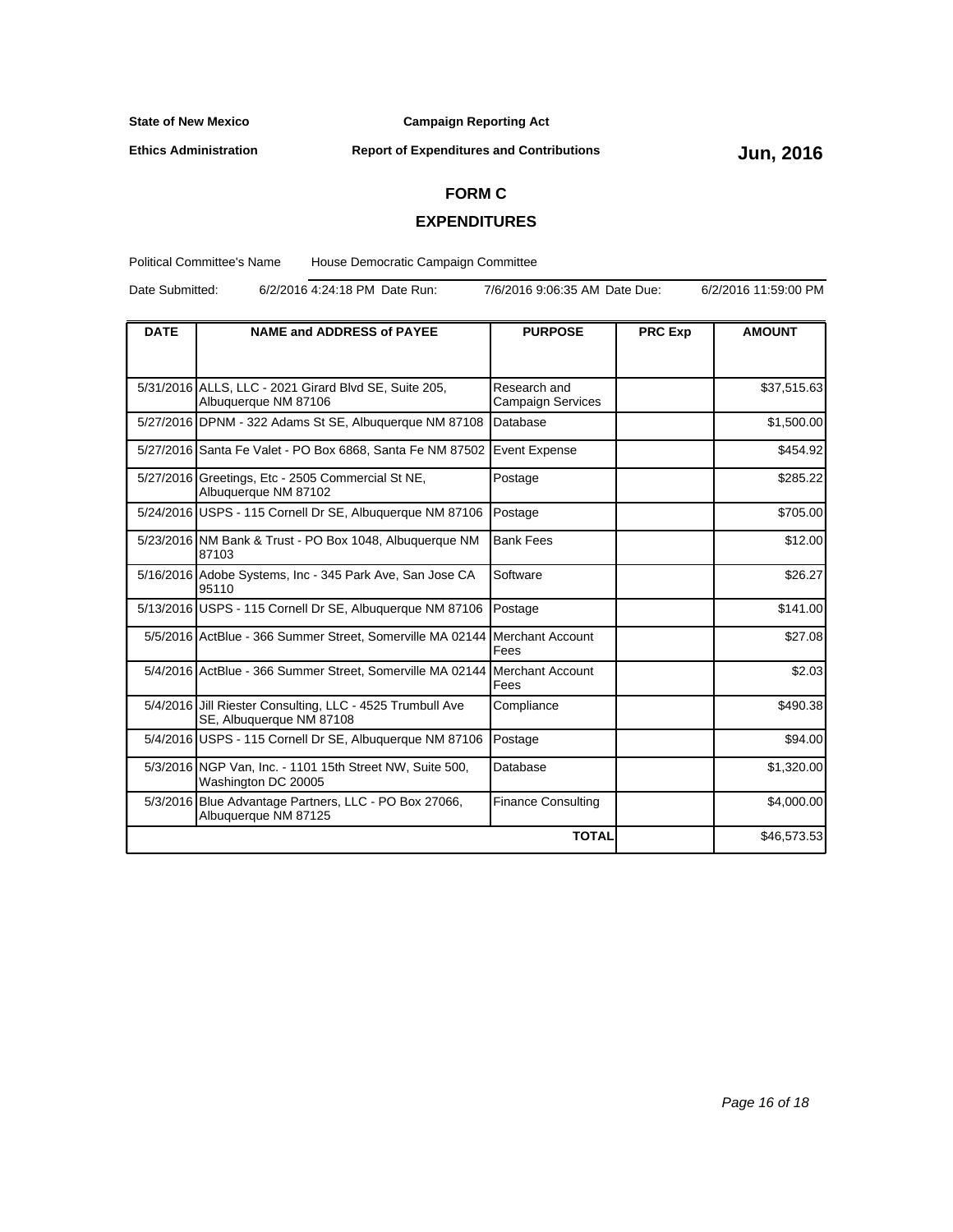| <b>State of New Mexico</b><br><b>Campaign Reporting Act</b>                       |                        |  |                         |                      |               |  |
|-----------------------------------------------------------------------------------|------------------------|--|-------------------------|----------------------|---------------|--|
| <b>Ethics Administration</b><br><b>Report of Expenditures and Contributions</b>   |                        |  | <b>Jun, 2016</b>        |                      |               |  |
|                                                                                   | <b>FORM C1</b>         |  |                         |                      |               |  |
|                                                                                   | <b>LOAN REPAYMENTS</b> |  |                         |                      |               |  |
| <b>Political Committee's Name</b><br>House Democratic Campaign Committee          |                        |  |                         |                      |               |  |
| Date Submitted:<br>6/2/2016 4:24:18 PM Date Run:<br>7/6/2016 9:06:35 AM Date Due: |                        |  |                         | 6/2/2016 11:59:00 PM |               |  |
| <b>DATE</b>                                                                       |                        |  | <b>NAME of CREDITOR</b> |                      | <b>AMOUNT</b> |  |

**TOTAL**